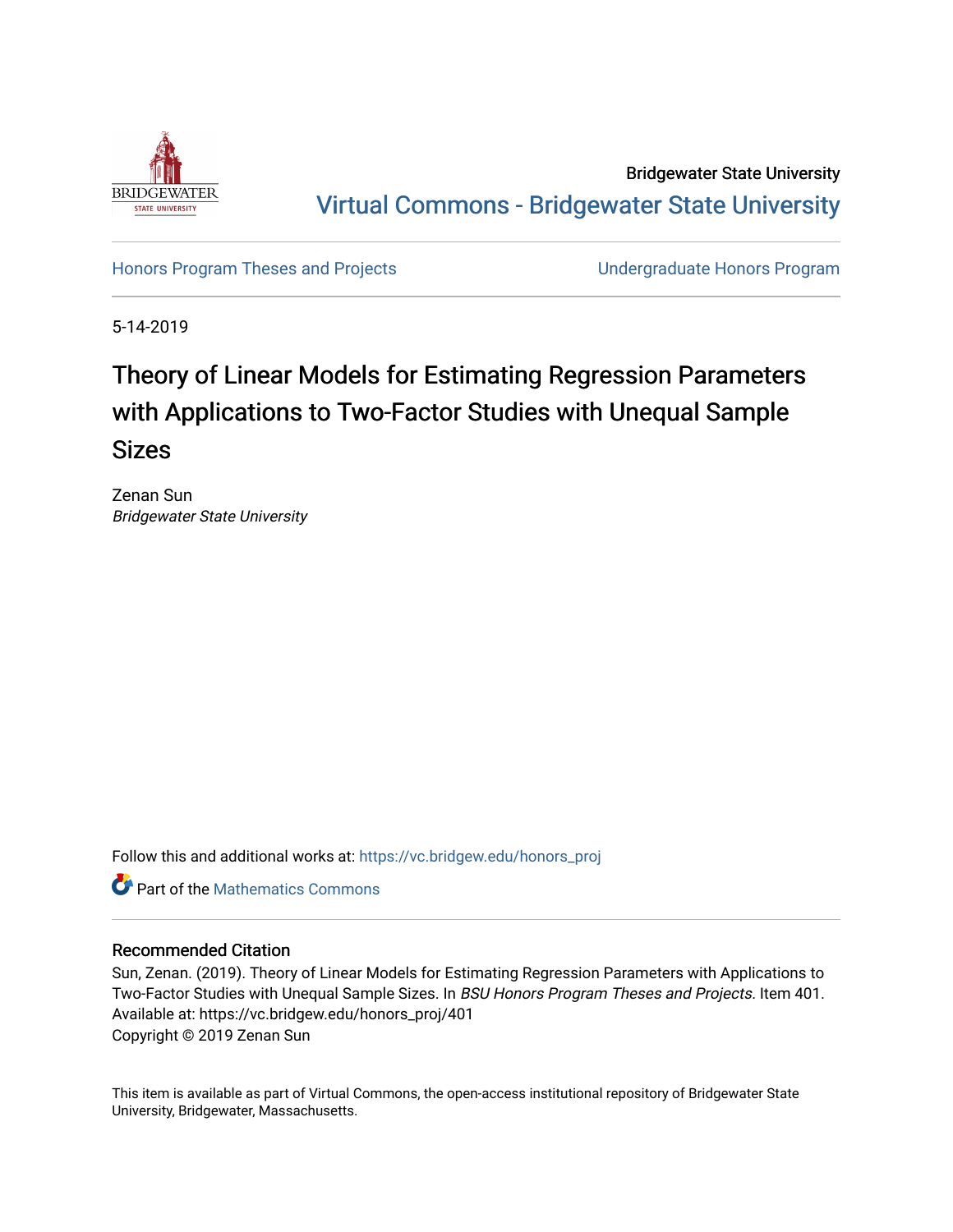Theory of Linear Models for Estimating Regression Parameters with Applications to Two-Factor Studies with Unequal Sample Sizes

Zenan Sun

Submitted in Partial Completion of the Requirements for Departmental Honors in Mathematics

Bridgewater State University

May 14, 2019

Dr. Kevin Rion, Thesis Advisor Dr. Irina Seceleanu, Committee Member Dr. Wanchunzi Yu, Committee Member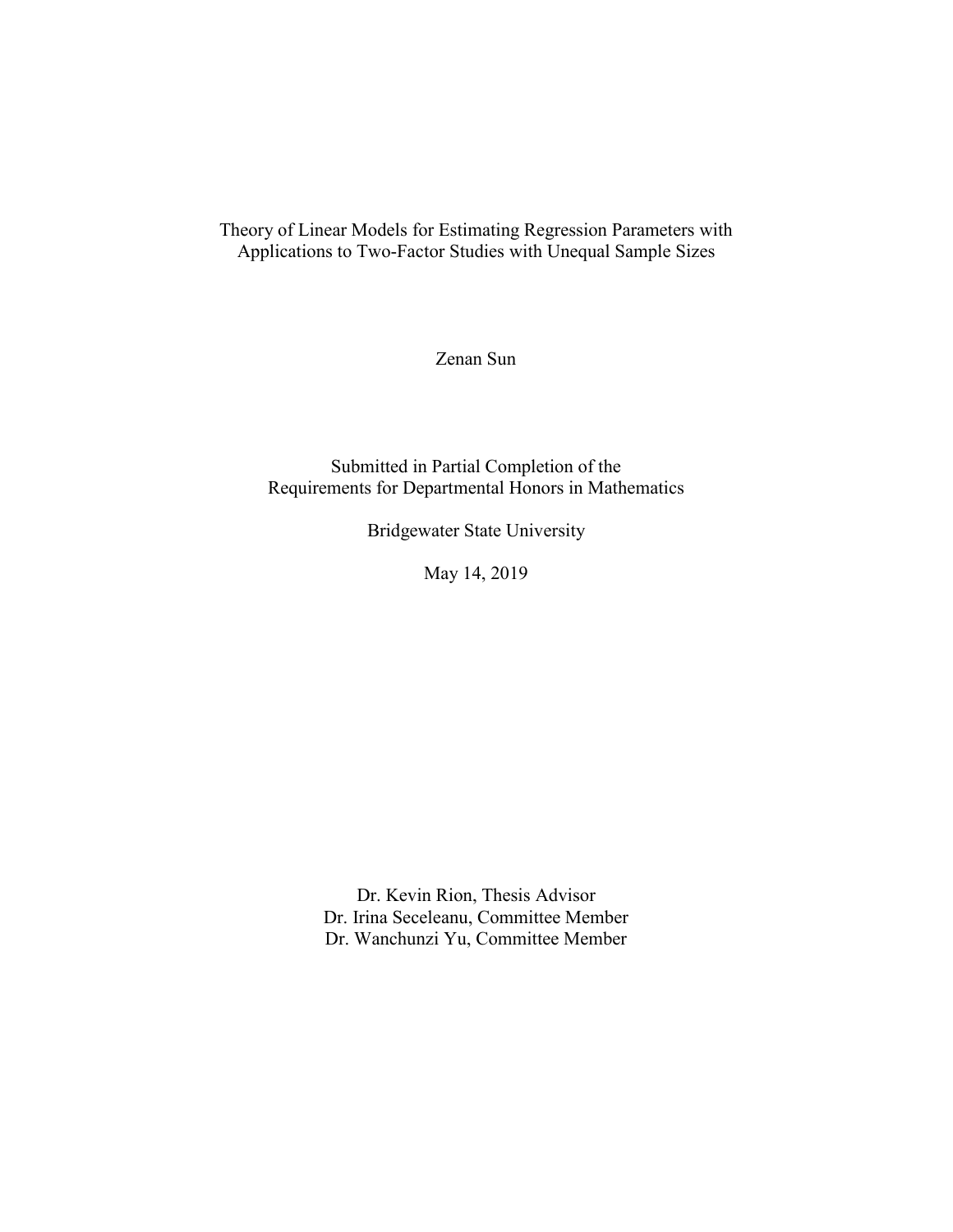### **Abstract**:

In this thesis we explored some topics in regression analysis. In particular, we studied what linear regression is from a matrix theory perspective, and applied analysis of variance in a setting with two factors and unbalanced sample sizes. In addition, we applied Box-Cox variable transformation as a solution when the regression model violated the normality and equal variance (also called homoscedasticity) assumption. Our main goal is to use these theories to construct models and investigate questions related to lifetime earnings of people living in America by using real data. In doing so, we used the statistical software R to perform calculation involved in variable selection models, to identify and quantify relationships between variables as well as to test hypotheses.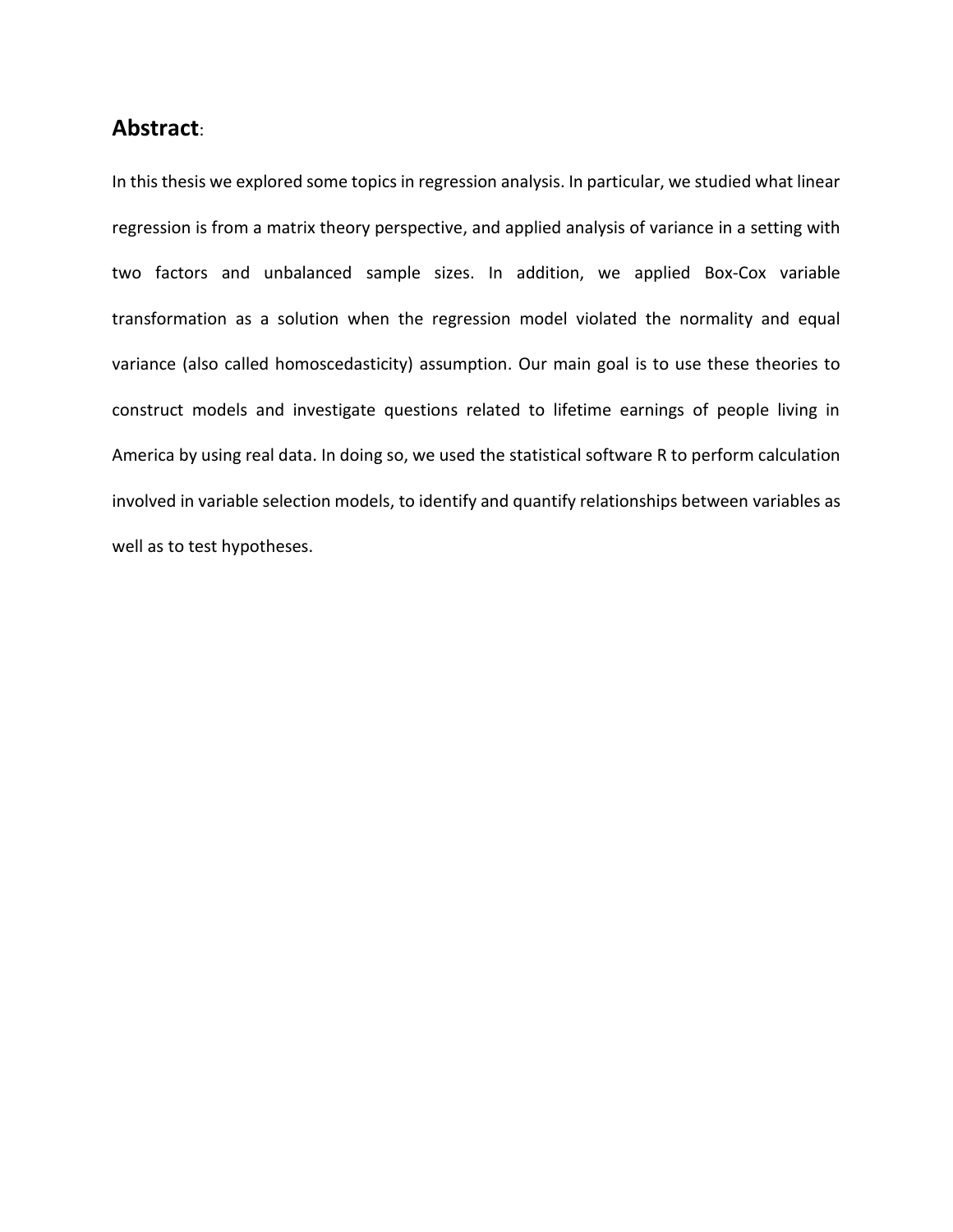### **Introduction to Linear Models from Matrix Theory Perspective**

We will restrict attention to Simple Linear Regression to illustrate the main ideas. Simple linear regression models arise as an attempt to represent the relationship between two real valued variables  $x$  and  $y$  in the form

$$
y = \beta_0 + \beta_1 x.
$$

After observing  $n$  datapoints  $(x_I, y_I)$ , the goal is to find the  $\beta_0$ , and  $\beta_1$  for which  $y_i = \beta_0 + \beta_1 x_i$ holds for all  $i$ . As a matrix equation this is

$$
Y = X\beta
$$

where

$$
\mathbf{Y} = \begin{bmatrix} y_1 \\ \vdots \\ y_n \end{bmatrix}, \mathbf{X} = \begin{bmatrix} 1 & x_1 \\ \vdots & \vdots \\ 1 & x_n \end{bmatrix}, \text{ and } \boldsymbol{\beta} = \begin{bmatrix} \beta_0 \\ \beta_1 \end{bmatrix}.
$$

We call **X** the design matrix, and its column  $(x_1, ..., x_n)^T$  is chosen in the design of a study. But  $Y = X\beta$  usually has no solution, so we use the vector  $\hat{Y}$  in the range of X that is closest to Y as an approximate solution. As we will illustrate below, this choice of  $\widehat{Y}$  as an approximate solution has an illuminating geometric interpretation for which the standard regression identity: SSTotal = SSRegression + SSResiduals, is seen as a Pythagorean Theorem in  $n$  spaces.

We will use  $\|\cdot\|$  to denote the norm  $x\mapsto \sqrt{\sum x_i^2}$ , and denote the span of a set of vectors **B** as ⟨**B**⟩, and use  $\bigoplus$  to denote a direct sum of orthogonal spaces of vectors.

Procedure for acquiring  $\hat{Y}$  as an approximate solution to  $Y = X\beta$ .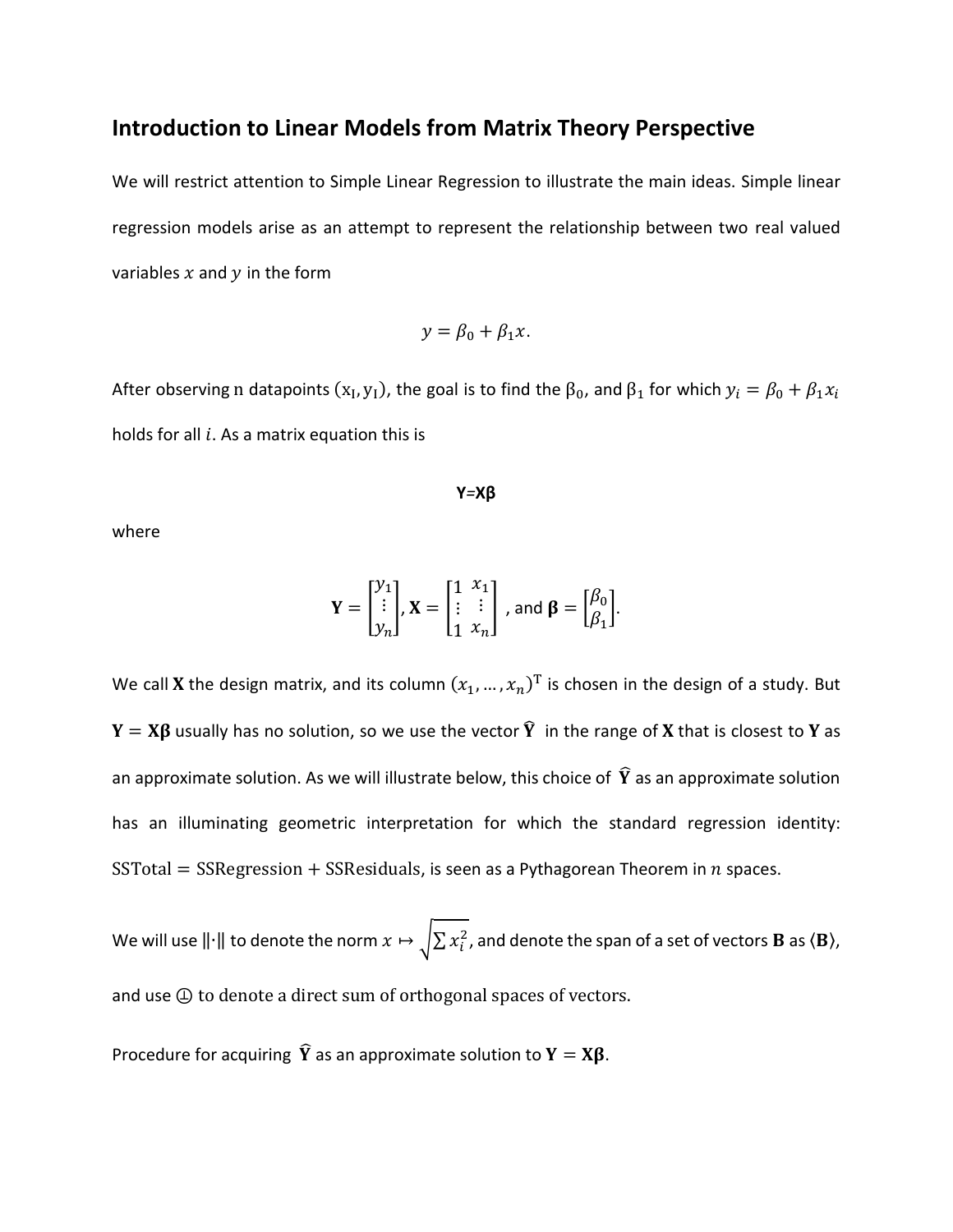**Step 1**: Let  $\mathbb{I}$  be the vector  $(1, ..., 1)^T \in \mathbb{R}^n$ , and  $\mathbf{X} = (x_1, ..., x_n)^T$ . Orthogonalize  $\{\mathbb{I}, \mathbf{x}\}$  to obtain a basis  $\{\mathbb{I},\mathbf{x}-\bar{\mathbf{x}}\cdot\mathbb{I}\}$  of orthogonal vectors spanning the same 2-dimensional subset of  $\mathbb{R}^n$ as  $\{\mathbb{I},\mathbf{x}\}$ does. Since the range of  $X$  is the span of its column, this gives us

$$
Range(\mathbf{X}) = \langle \{\mathbb{I}, \mathbf{x} - \overline{\mathbf{x}} \cdot \mathbb{I}\} \rangle = \langle \mathbb{I} \rangle \oplus \langle \mathbf{x} - \overline{\mathbf{x}} \cdot \mathbb{I} \rangle.
$$

**Step 2**: Project **y** orthogonally onto  $\langle \mathbb{I} \rangle \oplus \langle \mathbf{x} - \bar{\mathbf{x}} \cdot \mathbb{I} \rangle$  to obtain  $\hat{\mathbf{Y}}$ . It is achieved by the Hat Matrix  $H = X(X' \cdot X)^{-1}X'$ , and it is named because it puts the hat on Y (see page 29, 70 of [3]):

$$
\widehat{\mathbf{Y}} = \mathbf{H}\mathbf{Y}
$$

Note that as long s the matrix **X** has rank 2, the matrix  $X'X$  is invertible. We will always satisfy this requirement since we choose the  $x$  vector and it would only lie in the span of  $\mathbb I$  all our observations are made of the same level of  $x$ . In this case, that would be a vertical line.

In figure 1 that follows, Y is vectors  $\overline{ED}$  and  $\hat{Y}$  is vector  $\overline{EH}$ . This orthogonal projection makes  $\hat{Y}$ be the closest vector in the span of  $\mathbb I$  and  ${\bf x}-\bar{\bf x}\cdot\mathbb I$  to Y. Equivalently  $\widehat{\bf Y}$  minimizes the length of the residual vector  $\overline{Y} - \widehat{Y}$  (vector  $\overrightarrow{HD}$  in figure 1).

**Step 3**: We obtain a representation of  $\hat{Y}$  as a linear combination of  $\hat{\mathbb{I}}$  and  $\mathbf{x} - \bar{\mathbf{x}} \cdot \mathbb{I}$  as follows (Theorem 1.6.7, Page 34, [3])

$$
\hat{\mathbf{Y}} = \text{Proj}^{\perp}(\mathbf{Y}|\langle \mathbb{I} \rangle \oplus \langle \mathbf{x} - \overline{\mathbf{x}} \cdot \mathbb{I} \rangle)
$$
  
=  $\text{Proj}^{\perp}(\mathbf{Y}|\langle \mathbb{I} \rangle) \oplus \text{Proj}^{\perp}(\mathbf{Y}|\langle \mathbf{x} - \overline{\mathbf{x}} \cdot \mathbb{I} \rangle)$   
=  $\overline{y} \cdot \mathbb{I} \oplus \widehat{\beta_1} \cdot (\mathbf{x} - \overline{\mathbf{x}} \cdot \mathbb{I})$ 

And we can conclude that  $\hat{Y} = \bar{y} \cdot \mathbb{I} + \hat{\beta_1} \cdot (x - \bar{x} \cdot \mathbb{I})$  is the closest element of  $\langle \{\mathbb{I}, x\} \rangle$  to Y. In figure 1, this is the claim  $\overrightarrow{EH} = \overrightarrow{EF} + \overrightarrow{EG}$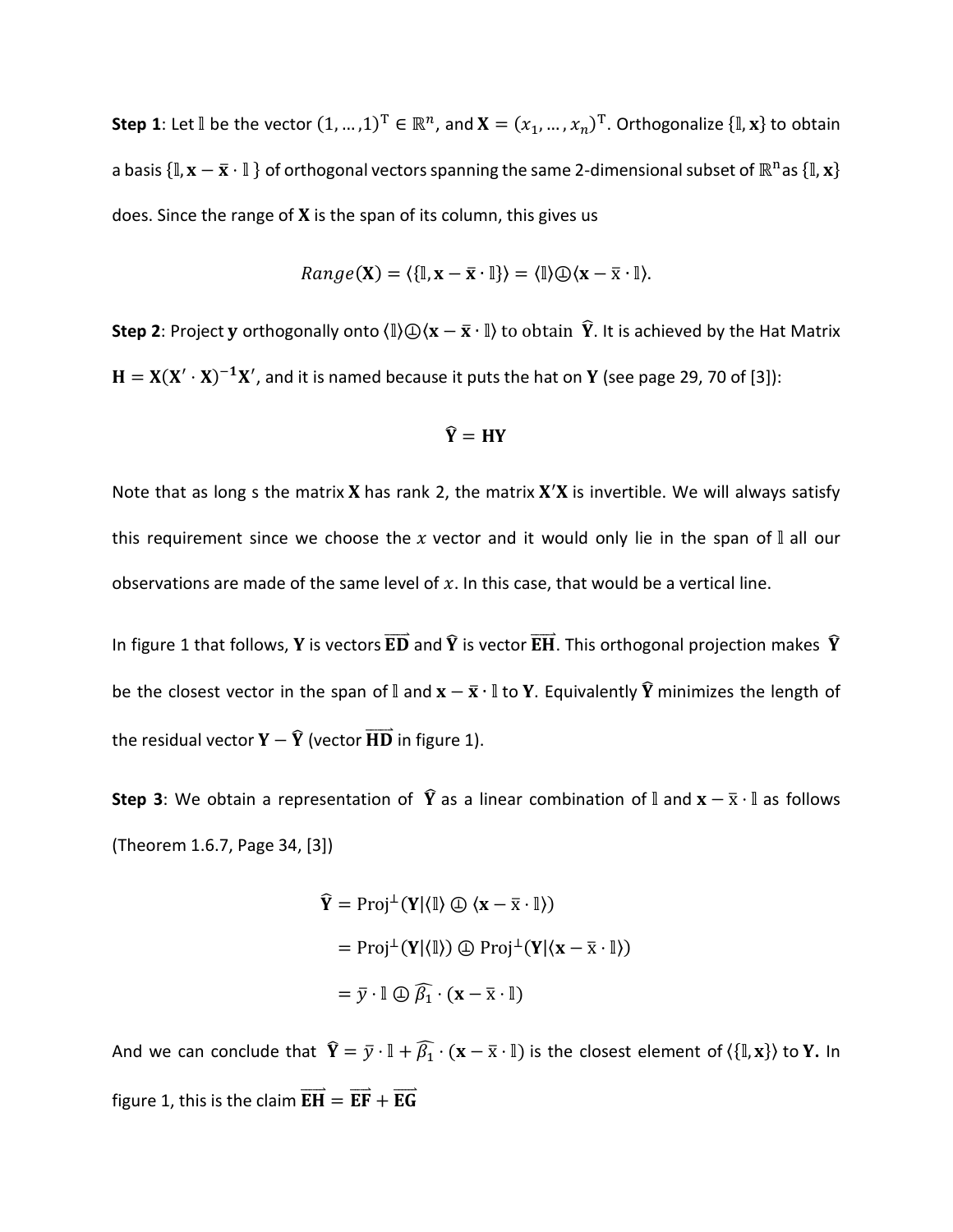

Figure 1: Linear regression model as solution to projection problem

### **Note that:**

• The regression identity  $SSTotal = SSRegression + SSResiduals$  can be interpreted as a Pythagorean theorem in n-space for the triangle with vertices E, G, C:

$$
\|\overrightarrow{\mathbf{EC}}\|^2 = \|\overrightarrow{\mathbf{EG}}\|^2 + \|\overrightarrow{\mathbf{GC}}\|^2 \text{equivalently,}
$$

$$
\|\mathbf{Y} - \overrightarrow{\mathbf{y}} \cdot \mathbb{I}\|^2 = \|\widehat{\mathbf{Y}} - \overrightarrow{\mathbf{y}} \cdot \mathbb{I}\|^2 + \|\mathbf{Y} - \widehat{\mathbf{Y}}\|^2
$$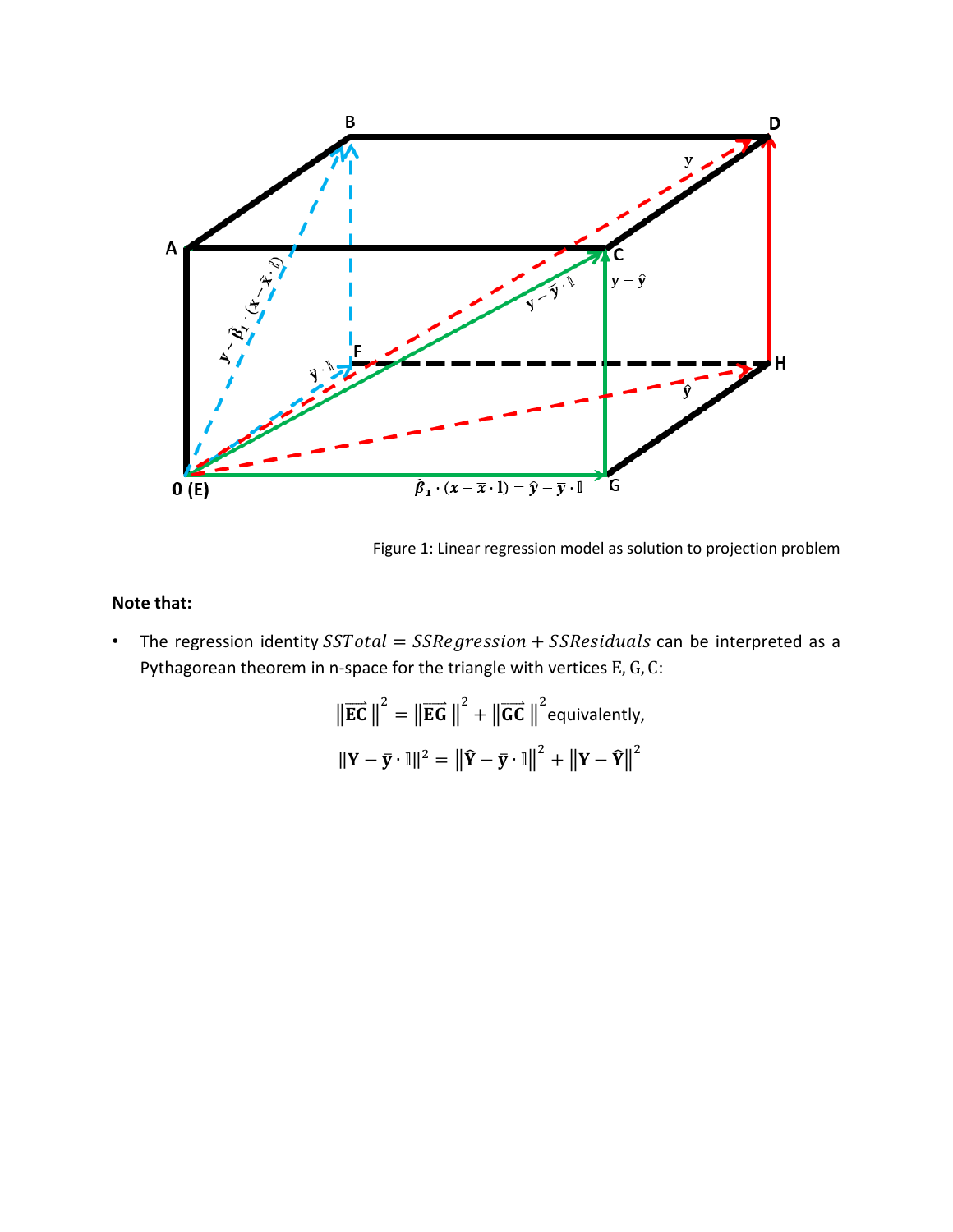### **Methodology**

#### **1. Two-Factor Studies with Unequal Sample Sizes**

In the case of two-factor with equal sample sizes, a Pythagorean style theorem still holds but on more orthogonal terms. Then we can still identify statistics for using in estimation and testing assertions about the mean response to each combination of factor levels. However, an unbalanced sample sizes setting makes the study more complicated. In particular orthogonality is lost, and so we fail to use the conceptually clear and clean approach to find estimators and their distributions.

To get around this, we can use a generalized linear approach: Two-Factor Analysis with Unequal Sample Sizes (Chapter 23, [2]). This ANOVA model still follows the rules that the observations are normally distributed, and the variance of each group is the same.

Suppose we have two factors A and B with mean effects  $\alpha$  and  $\beta$ . The factor-fixed effects model for two-factor ANOVA with interaction is:

$$
Y_{ijk} = \mu_{\cdot\cdot} + \alpha_i + \beta_j + (\alpha \beta)_{ij} + \varepsilon_{ijk}
$$

for  $a,b\in\mathbb{N}$ ,  $i=1,...$  ,  $a$  and  $j=1,...$  ,  $b$  ;  $n_{i,j}\in\mathbb{N}$  ,  $k=1,...$  ,  $n_{i,j}.$  Here:

- $\mu$  is a mean of the whole sample (the grand mean)
- $\alpha_i$  and  $\beta_j$  are constants subject to the restriction  $\sum \alpha_i = 0$  and  $\sum \beta_j = 0$
- $\bullet$   $(\alpha\beta)_{ij}$  are interaction constants subject to the restrictions:

$$
\sum_{i} (\alpha \beta)_{ij} = 0 \qquad \text{for each } j = 1, \dots, b
$$

$$
\sum_{j} (\alpha \beta)_{ij} = 0 \qquad \text{for each } i = 1, \dots, a
$$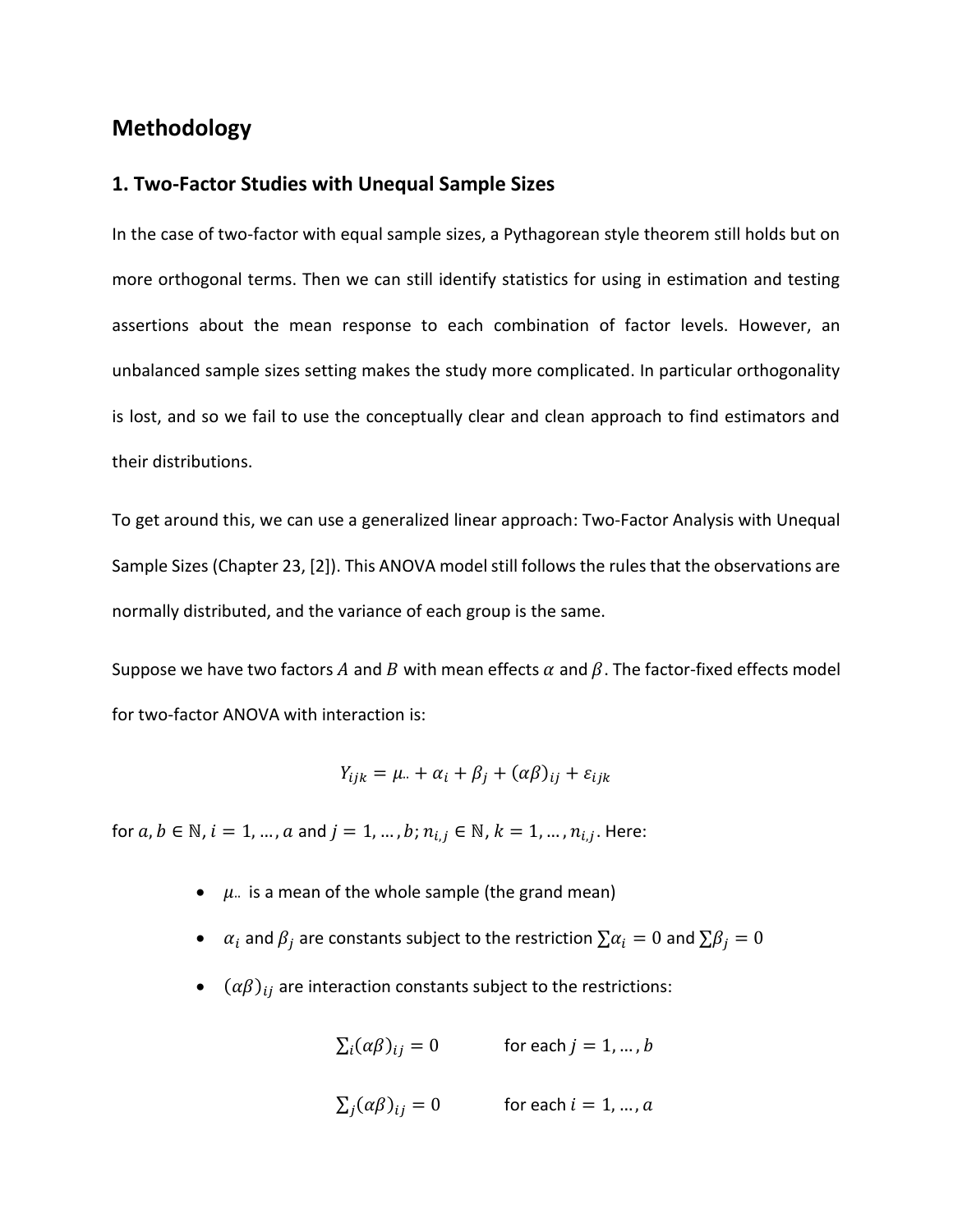• And  $\varepsilon_{ijk}$  are independent  $N(0, \sigma^2)$ 

Therefore, for each  $(i, j, k)$ , the expected responses to the  $k^{\text{th}}$  observation of the treatment for which  $A$  is set to level  $i$  and  $B$  is set to level  $j$  is:

$$
\mathbb{E}[Y_{ijk}] = \mu_{\cdot\cdot} + \alpha_i + \beta_j + (\alpha \beta)_{ij}
$$

By the constraints listed above, the expected overall response when  $A$  is set to level i is  $\alpha_i$ , and the expected overall response to setting B with level j is  $\beta_j$ , and the  $(\alpha\beta)_{ij}$  term is the mean interaction influence that the combination of setting  $A$  to level  $i$  and setting  $B$  to level  $j$  has on the response  $Y$ .

Also, since  $\sum \alpha_i = 0$  and  $\sum \beta_i = 0$ , the first sum has  $(a - 1)$  and the second sum has  $(b - 1)$ degrees of freedom. Consequently, the last term  $\alpha_a$  and  $\beta_b$  can be written as:

$$
\alpha_a = -\alpha_1 - \alpha_2 - \dots - \alpha_{a-1}
$$

$$
\beta_b = -\beta_1 - \beta_2 - \dots - \beta_{b-1}
$$

Similarly, we can write these equations for the interaction parameters:

$$
(\alpha \beta)_{ib} = -(\alpha \beta)_{i1} - (\alpha \beta)_{i2} - \dots - (\alpha \beta)_{i,b-1}
$$

$$
(\alpha \beta)_{aj} = -(\alpha \beta)_{1j} - (\alpha \beta)_{2j} - \dots - (\alpha \beta)_{a-1,j}
$$

Therefore, there are only  $(a - 1)(b - 1)$  free interaction effects, and  $(a - 1) + (b - 1)$  factor effects need to be estimated.

**Example**: Suppose we collect data on the responses to two treatment factors A and B, where A has 2 levels, and B has 3. So we need to estimate one of  $\alpha_1$  and  $\alpha_2$ , two of  $\beta_1$ ,  $\beta_2$ ,  $\beta_3$ , and two of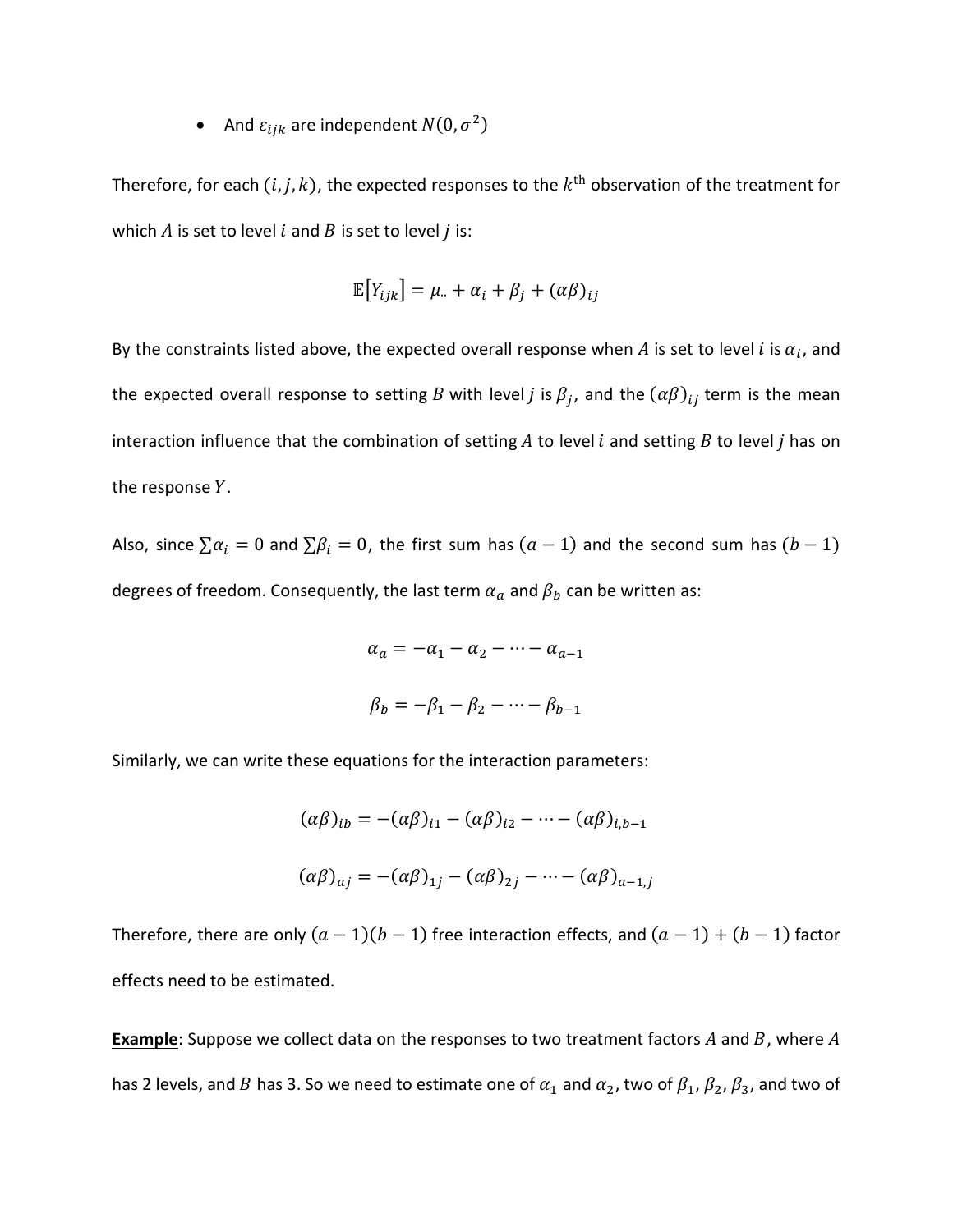$(\alpha\beta)_{11}, (\alpha\beta)_{12}, (\alpha\beta)_{13}, (\alpha\beta)_{21}, (\alpha\beta)_{22}$ , and  $(\alpha\beta)_{23}$ . We will show how to find estimators of  $\alpha_1$ ,  $\beta_1$ ,  $\beta_2$ ,  $(\alpha\beta)_{11}$ , and  $(\alpha\beta)_{12}$ .

Once we do this, we can obtain the others as follow:

$$
\alpha_2 = -\alpha_1
$$
  
\n
$$
\beta_3 = -\beta_1 - \beta_2
$$
  
\n
$$
(\alpha \beta)_{13} = -(\alpha \beta)_{11} - (\alpha \beta)_{12}
$$
  
\n
$$
(\alpha \beta)_{21} = -(\alpha \beta)_{11}
$$
  
\n
$$
(\alpha \beta)_{22} = -(\alpha \beta)_{12}
$$
  
\n
$$
(\alpha \beta)_{23} = -(\alpha \beta)_{13} = (\alpha \beta)_{11} + (\alpha \beta)_{12}
$$

We begin by expressing the dependence of the  $k^{\text{th}}$  response  $Y$  has to the treatment for which  $A$ is set to level *i* and *B* is set to level *j* in terms of indicator functions  $X_1, X_2$ , and  $X_3$  that are defined after the full regression model:

$$
Y_{ijk} = \mu_{\cdot \cdot} + \underbrace{\alpha_1 X_{ijk1}}_{\text{Factor } A \text{ main effect}} + \underbrace{\beta_1 X_{ijk2} + \beta_2 X_{ijk3}}_{\text{Factor } B \text{ main effect}} + \underbrace{(\alpha \beta)_{11} X_{ijk1} X_{ijk2} + (\alpha \beta)_{12} X_{ijk1} X_{ijk3}}_{\text{Fraction } AB \text{ interaction effect}} + \varepsilon_{ijk}
$$

Here  $X_{ijk1}, X_{ijk2}, X_{ijk3}$  are indicator functions that depend on the treatment.

Specifically,

$$
X_{ijk1} = \begin{cases} 1, & \text{if } A \text{ is set to level 1 (i=1)} \\ -1, & \text{if } A \text{ is set to level 2 (i=2)} \end{cases}
$$

$$
X_{ijk2} = \begin{cases} 1, & \text{if } B \text{ is set to level 1 (j=1)} \\ -1, & \text{if } B \text{ is set to level 3 (j=3)} \\ 0, & \text{otherwise} \end{cases}
$$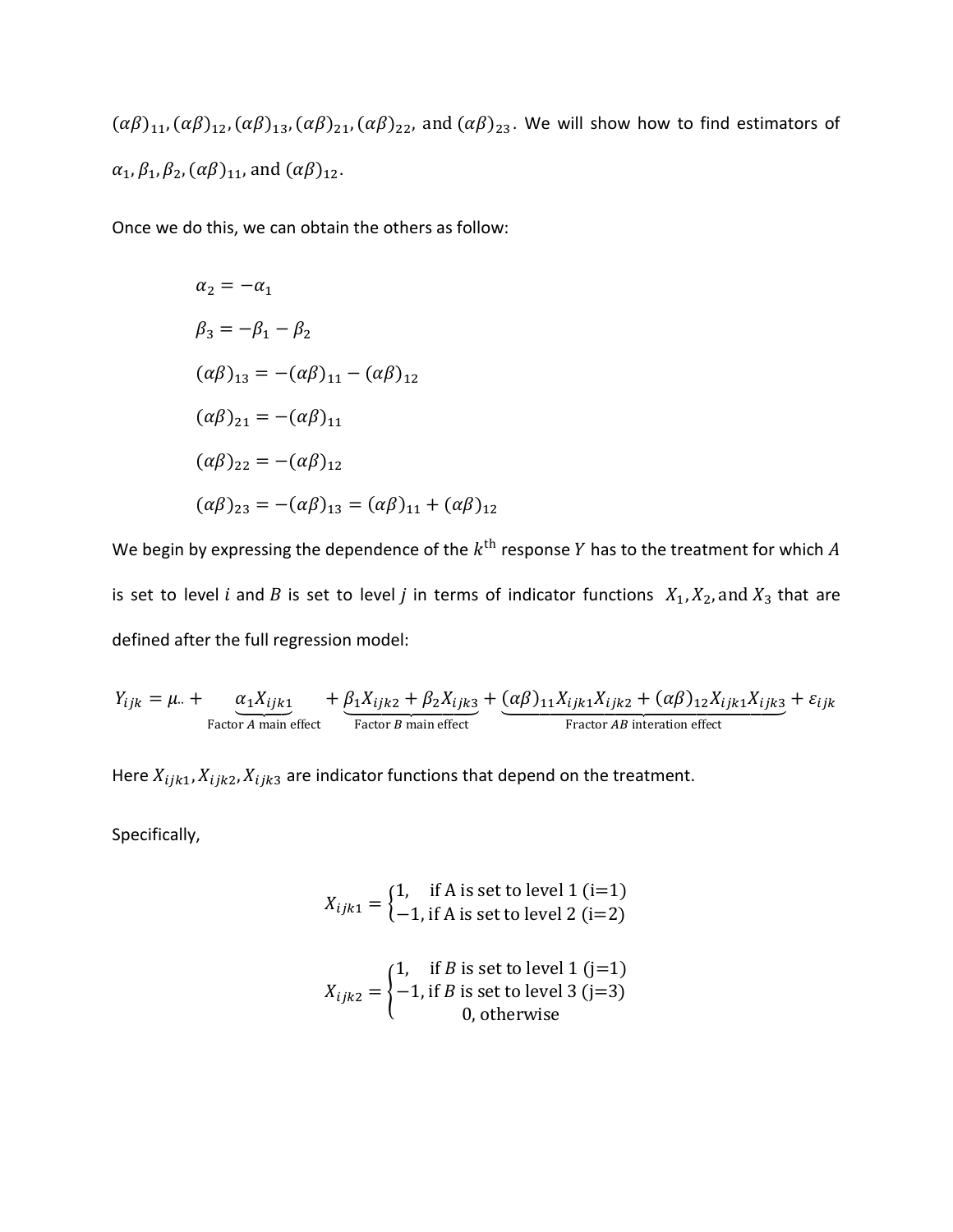$$
X_{ijk3} = \begin{cases} 1, & \text{if } B \text{ is set to level 2 (j=2)} \\ -1, & \text{if } B \text{ is set to level 3 (j=3)} \\ 0, & \text{otherwise} \end{cases}
$$

Next, by applying the expectation operator to this equation we obtain the following equations for the expected values  $\mu_{ij} = \mathbb{E}[Y|A=i, B=j].$ 

$$
\mu_{11} = \mu_{..} + \alpha_{1} \cdot 1 + \beta_{1} \cdot 1 + \beta_{2} \cdot 0 + (\alpha \beta)_{11} \cdot 1 \cdot 1 + (\alpha \beta)_{12} \cdot 1 \cdot 0 = \mu_{..} + \alpha_{1} + \beta_{1} + (\alpha \beta)_{11}
$$
  
\n
$$
\mu_{12} = \mu_{..} + \alpha_{1} \cdot 1 + \beta_{1} \cdot 0 + \beta_{2} \cdot 1 + (\alpha \beta)_{11} \cdot 1 \cdot 0 + (\alpha \beta)_{12} \cdot 1 \cdot 1 = \mu_{..} + \alpha_{1} + \beta_{2} + (\alpha \beta)_{12}
$$
  
\n
$$
\mu_{13} = \mu_{..} + \alpha_{1} \cdot 1 + \beta_{1} \cdot (-1) + \beta_{2} \cdot (-1) + (\alpha \beta)_{11} \cdot 1 \cdot (-1) + (\alpha \beta)_{12} \cdot 1 \cdot (-1)
$$
  
\n
$$
= \mu_{..} + \alpha_{1} - \beta_{1} - \beta_{2} - (\alpha \beta)_{11} - (\alpha \beta)_{12}
$$
  
\n
$$
\mu_{21} = \mu_{..} + \alpha_{1} \cdot (-1) + \beta_{1} \cdot 1 + \beta_{2} \cdot 0 + (\alpha \beta)_{11} \cdot (-1) \cdot 1 + (\alpha \beta)_{12} \cdot (-1) \cdot 0
$$
  
\n
$$
= \mu_{..} - \alpha_{1} + \beta_{1} - (\alpha \beta)_{11}
$$
  
\n
$$
\mu_{22} = \mu_{..} + \alpha_{1} \cdot (-1) + \beta_{1} \cdot 0 + \beta_{2} \cdot 1 + (\alpha \beta)_{11} \cdot (-1) \cdot 0 + (\alpha \beta)_{12} \cdot (-1) \cdot 1
$$
  
\n
$$
= \mu_{..} - \alpha_{1} + \beta_{2} - (\alpha \beta)_{12}
$$
  
\n
$$
\mu_{23} = \mu_{..} + \alpha_{1} \cdot (-1) + \beta_{1} \cdot (-1) + \beta_{2} \cdot (-1) + (\alpha \beta)_{11} \cdot (-1) \cdot (-1) + (\alpha \beta)_{12} \cdot (-1) \cdot (-1)
$$
  
\n
$$
= \mu_{..} - \alpha_{1} - \beta_{1} - \beta_{2
$$

Assembling these information lead to the augmented matrix below, which can be row reduced to yield estimators of  $\alpha_1, \beta_1, \beta_2, (\alpha \beta)_{11}$ , and  $(\alpha \beta)_{12}$ 

$$
\begin{pmatrix}\n\mu_{..} & \alpha_1 & \beta_1 & 0 & (\alpha \beta)_{11} & 0 & \mu_{11} \\
\mu_{..} & \alpha_1 & 0 & \beta_2 & 0 & (\alpha \beta)_{12} & \mu_{12} \\
\mu_{..} & \alpha_1 & -\beta_1 & -\beta_2 & -(\alpha \beta)_{11} & -(\alpha \beta)_{12} & \mu_{13} \\
\mu_{..} & -\alpha_1 & \beta_1 & 0 & -(\alpha \beta)_{11} & 0 & \mu_{21} \\
\mu_{..} & -\alpha_1 & 0 & \beta_2 & 0 & -(\alpha \beta)_{12} & \mu_{22} \\
\mu_{..} & -\alpha_1 & -\beta_1 & -\beta_2 & (\alpha \beta)_{11} & (\alpha \beta)_{12} & \mu_{23}\n\end{pmatrix}
$$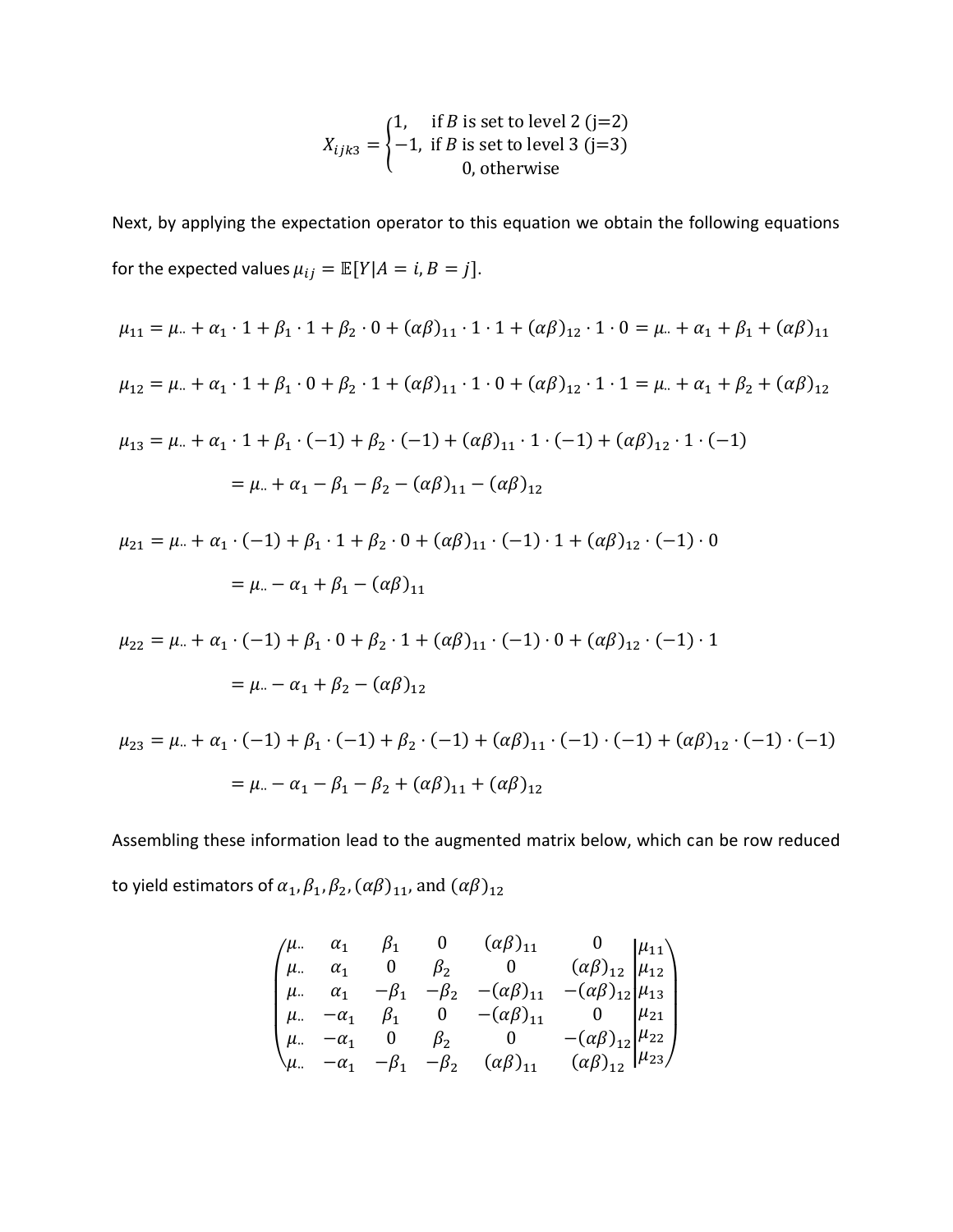After solving this matrix, we get these parameters:

$$
\begin{pmatrix}\n\alpha_1 \\
\beta_1 \\
\beta_2 \\
(\alpha\beta)_{11} \\
(\alpha\beta)_{12}\n\end{pmatrix} = \begin{pmatrix}\n\mu_1 - \mu_1 \\
\mu_1 - \mu_1 \\
\mu_2 - \mu_1 \\
\mu_1 - \mu_1 - \mu_1 + \mu_1 \\
\mu_1 - \mu_1 - \mu_1 + \mu_1\n\end{pmatrix}
$$

Each mean occurring in the vector on the right-hand side of the previous equation is then estimated with the corresponding sample means.

Specifically,

•  $\hat{\mu}_{ij} = \bar{y}_{ij} := \frac{1}{n}$  $\frac{1}{n_{ij}}\sum_{k=1}^{n_{ij}}y_{ijk}$  $k=1$ 

• 
$$
\hat{\mu}_i = \frac{1}{b} \sum_{j=1}^b \overline{y}_{ij}
$$
.

• 
$$
\hat{\mu}_{.j} = \frac{1}{a} \sum_{i=1}^{a} \bar{y}_{ij.}
$$
, and

• 
$$
\hat{\mu}_{..} = \frac{1}{a} \sum_{i=1}^{a} \hat{\mu}_{i..} = \frac{1}{ab} \sum_{i=1}^{a} \sum_{j=1}^{b} \bar{y}_{ij..}
$$

From this, we obtain

$$
\begin{pmatrix}\n\hat{\alpha}_{1} \\
\hat{\beta}_{1} \\
\hat{\beta}_{2} \\
\frac{\hat{\alpha}\beta}{(\alpha\beta)_{11}}\n\end{pmatrix} = \begin{pmatrix}\n\hat{\mu}_{1} - \hat{\mu}_{..} \\
\hat{\mu}_{.1} - \hat{\mu}_{..} \\
\hat{\mu}_{.2} - \hat{\mu}_{..} \\
\hat{\mu}_{.1} - \hat{\mu}_{.1} - \hat{\mu}_{.1} + \hat{\mu}_{..}\n\end{pmatrix}
$$

Note that, in the case of a balanced dataset, theses formulas reduce to

$$
\begin{pmatrix}\n\hat{\alpha}_1 \\
\hat{\beta}_1 \\
\hat{\beta}_2 \\
\hline\n\left(\widehat{\alpha\beta}\right)_{11}\n\end{pmatrix} = \begin{pmatrix}\n\overline{y}_{1..} - \overline{y}_{..} \\
\overline{y}_{.1.} - \overline{y}_{..} \\
\overline{y}_{.2.} - \overline{y}_{..} \\
\overline{y}_{.2.} - \overline{y}_{..} \\
\overline{y}_{.1.} - \overline{y}_{.1.} + \overline{y}_{..}\n\end{pmatrix}
$$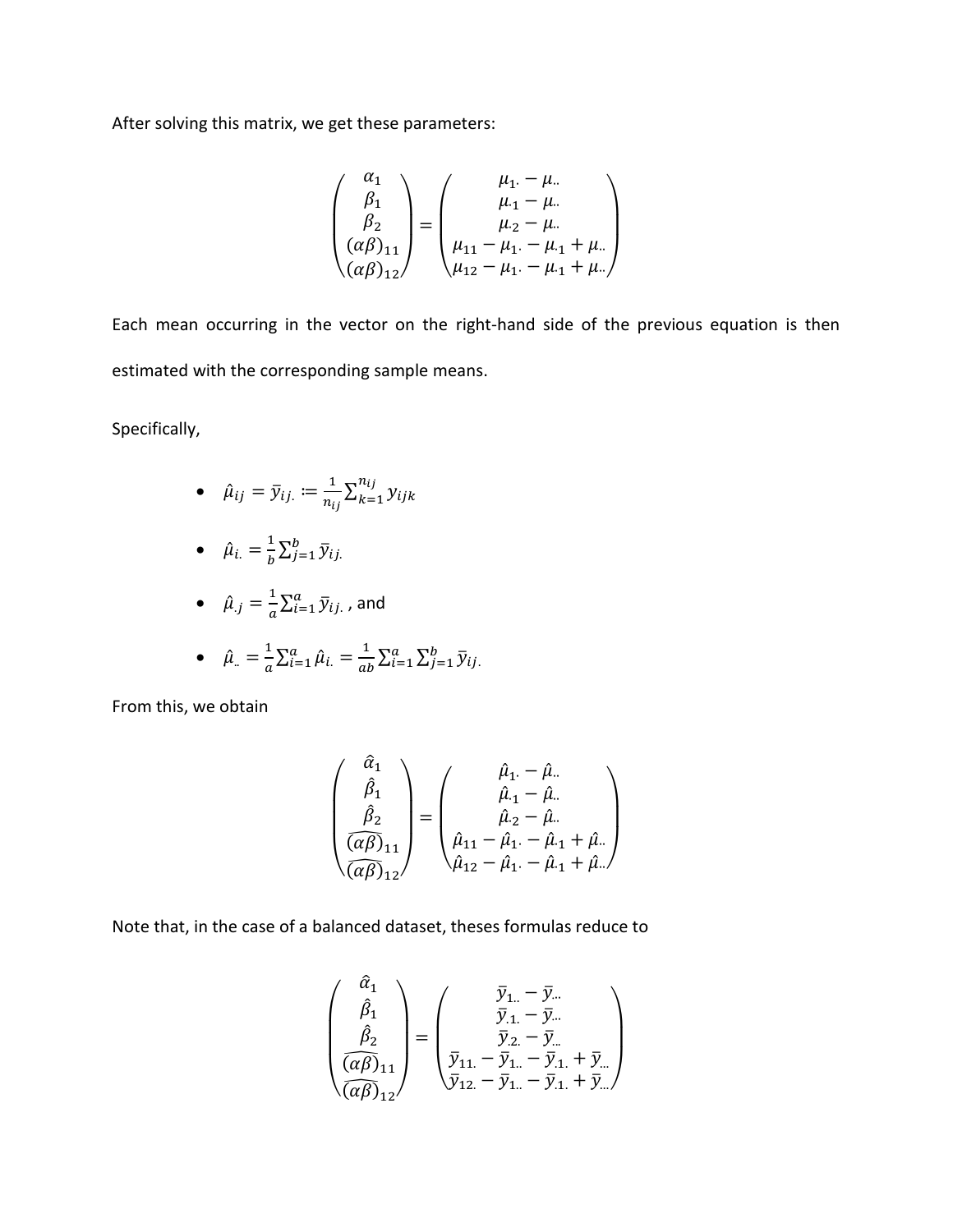#### **2. Box-Cox Transformation**

When the explanatory variables are quantitative and we wish to regress the response  $Y$  on the explanatory variables  $X_1$  and  $X_2$  it is fairly common that the regression assumptions are not satisfied in that either the response variable  $Y$  is not normally distributed or it is not a linear function of the levels of  $X_1$  and  $X_2$ . In such settings, a transformation may help. The Box-Cox method (Chapter 3.9, [2]) of choosing a transformation is well-studied and we introduce it here. Such transformations can be used to reduce skewness in the distributions of the errors  $\varepsilon_{ij}$ , stabilize the unequal error variance<sup>1</sup>, and reduce the nonlinearity of the association between Yand  $X_1$ and  $X_2$ .

By this method we will obtain a power-transformed variable  $Y' = Y^{\lambda}$  where the power  $\lambda$  is chosen with the intention that there be parameters  $\beta_0$ , and  $\beta_1$  so that for each factor  $X_i$  holds.

$$
Y_i' = (Y_i)^{\lambda} = \beta_0 + \beta_1 X_i + \varepsilon_i
$$

For example:

 $\overline{a}$ 

$$
\lambda = -2 \implies Y' = \frac{1}{Y^2}
$$
  
\n
$$
\lambda = 0 \implies Y' = \ln Y \qquad \text{(by definition)}
$$
  
\n
$$
\lambda = 0.5 \implies Y' = \sqrt{Y}.
$$

<sup>&</sup>lt;sup>1</sup> The function  $(x_1, x_2) \mapsto Var(Y|X_1 = x_1, X_2 = x_2)$  is called the scedastic function. So the assumption that all the error variables have the same variance is commonly called an assumption of **homoscedasticity**, and when that assumption fails the family of error variables is said to be **heteroscedastic**.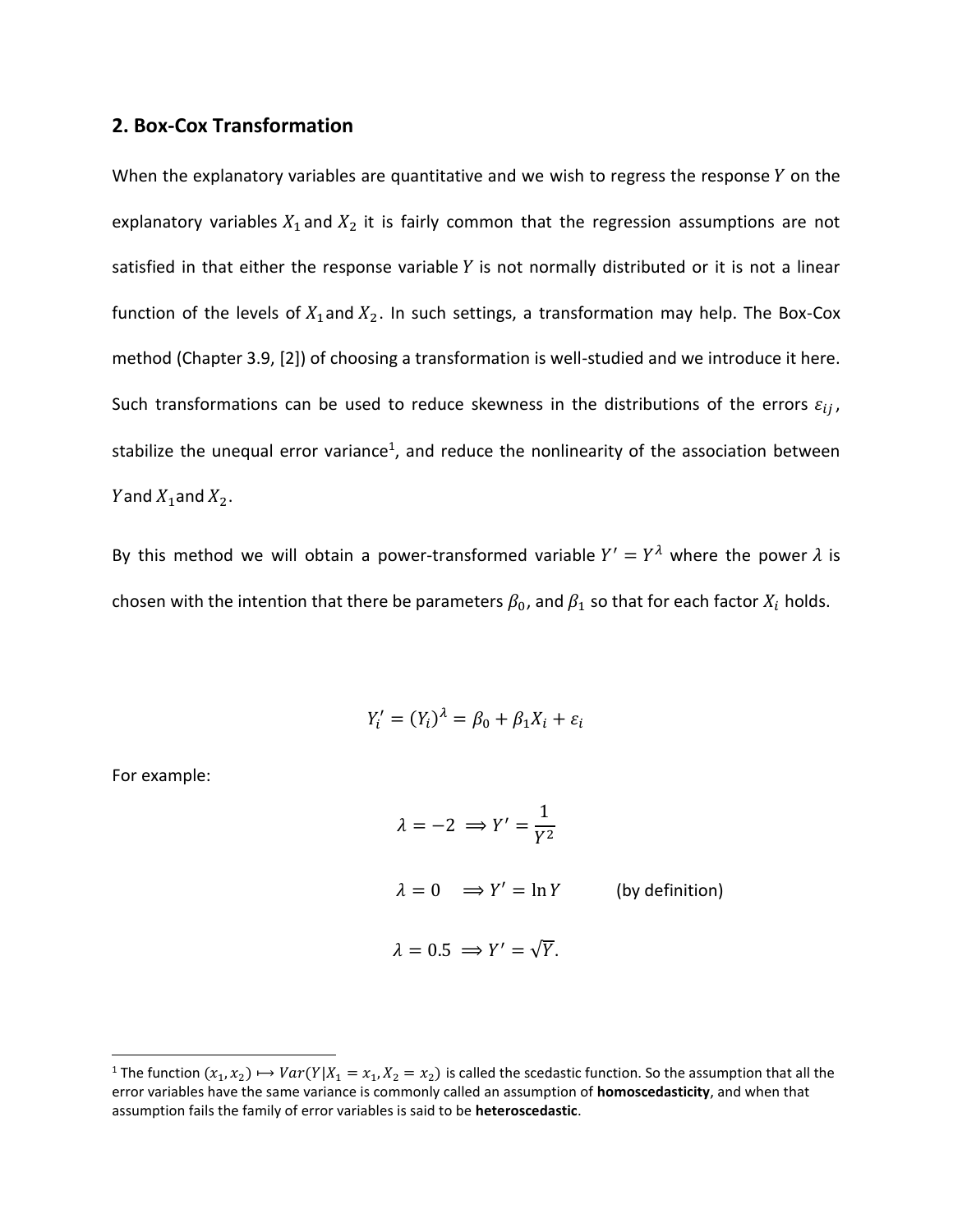Since we also want this transformation to correct for the unequal variances, we further suppose the error variances are equal, say to  $\sigma^2$  and include an estimation of that variance as part of the goal of determining the parameters. The method of Box-Cox uses maximum likelihood estimators for each of the parameters  $\lambda$ ,  $\beta_0$ ,  $\beta_1$ , and  $\sigma^2$ ; however, an exact solution for  $\hat{\lambda}$  is not typically desired since for example, a value of  $\lambda = 0.4372$  will not typically perform much differently than a nicer value like  $\lambda = 0.5$ .

In practice there is a simple procedure to find an estimate  $\hat{\lambda}$  of  $\lambda$  prior to attempting to find the others. First, standardized values  $W_i$  of the  $Y_i^{\lambda}$  variables are introduced for which the magnitude of the sum of squared errors (SSE) of these standardized variables is minimized at  $\lambda$ . Then a sequence of values of  $\lambda$  is selected, the SSE of these standardized variables is calculated for each of those values, and graph is produced displaying the SSE as a function of the putative value of. Lastly, we can just look at the graph and suggest a "nice" value for  $\hat{\lambda}$  that is close to the number that would produce a global minimum.

For example if we think  $\lambda$  is between -2 and 3 we could use  $\lambda \in$  ${-2.00, -1.75, -1.50, ..., 2.75, 3.00}.$  If the relationship between the SSE and  $\lambda$  is as in the figure 2, then we could choose  $\hat{\lambda}$  to be 1.5.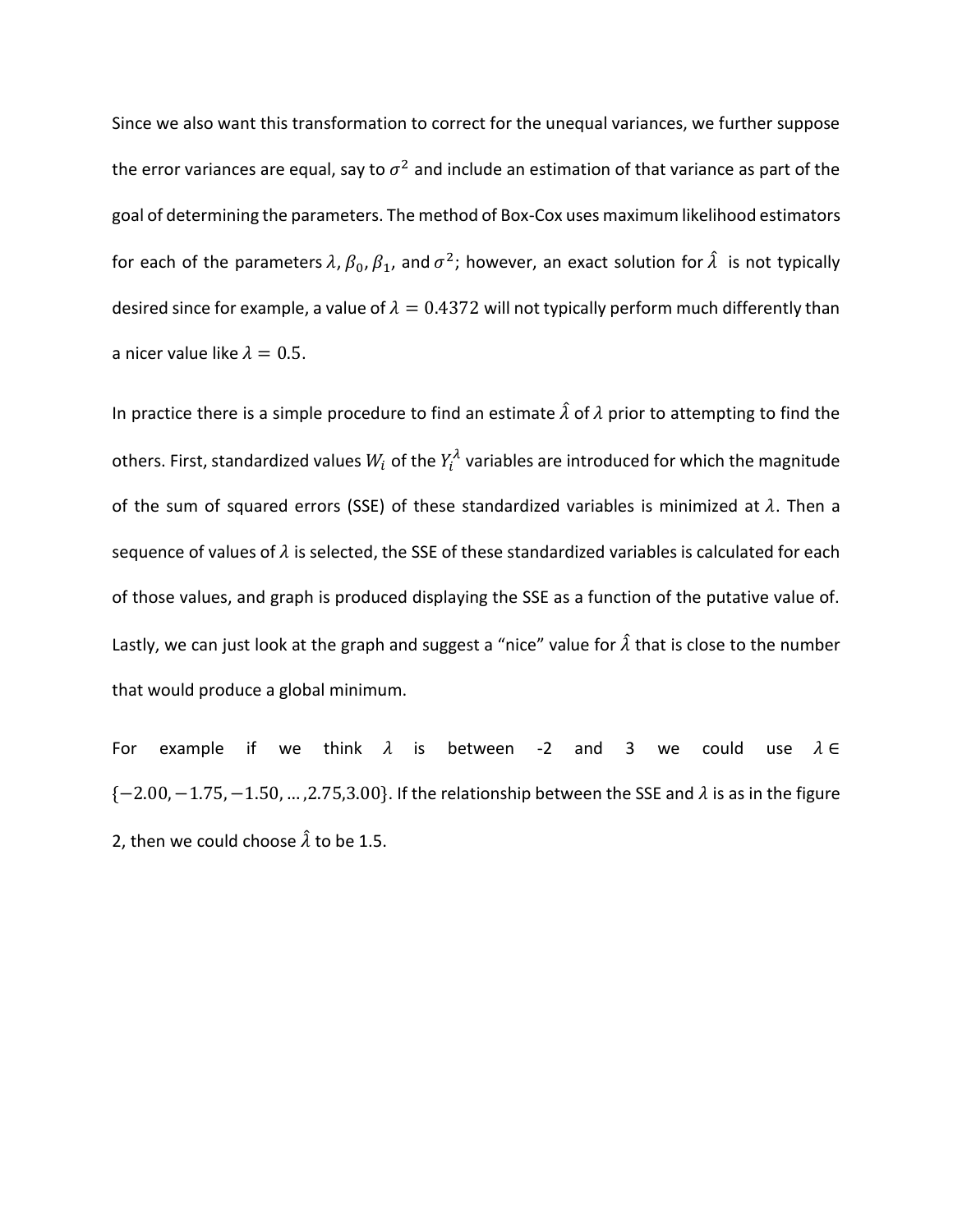

Figure 2: Maximum likelihood of  $\lambda$ 

Specifically, the standardized values are defined as so. For each i, the standardized value  $W_i$  is calculated from a proposed value of  $\lambda$ , the response  $Y_i$  to factor  $i$ , and the geometric mean of all the response variables:

$$
W_i = \begin{cases} K_1(Y_i^{\lambda} - 1) & \lambda \neq 0 \\ K_2(\ln Y_i) & \lambda = 0 \end{cases}
$$

where

$$
K_2 = \left(\prod_{i=1}^n Y_i\right)^{\frac{1}{n}}
$$

$$
K_1 = \frac{1}{\lambda K_2^{\lambda - 1}}
$$

The best estimation  $\hat{\lambda}$  will be the number that minimizes SSE of these standardized values, but as stated above, we usually select a "nice"  $\hat{\lambda}$  that is approximately the SSE minimizing number.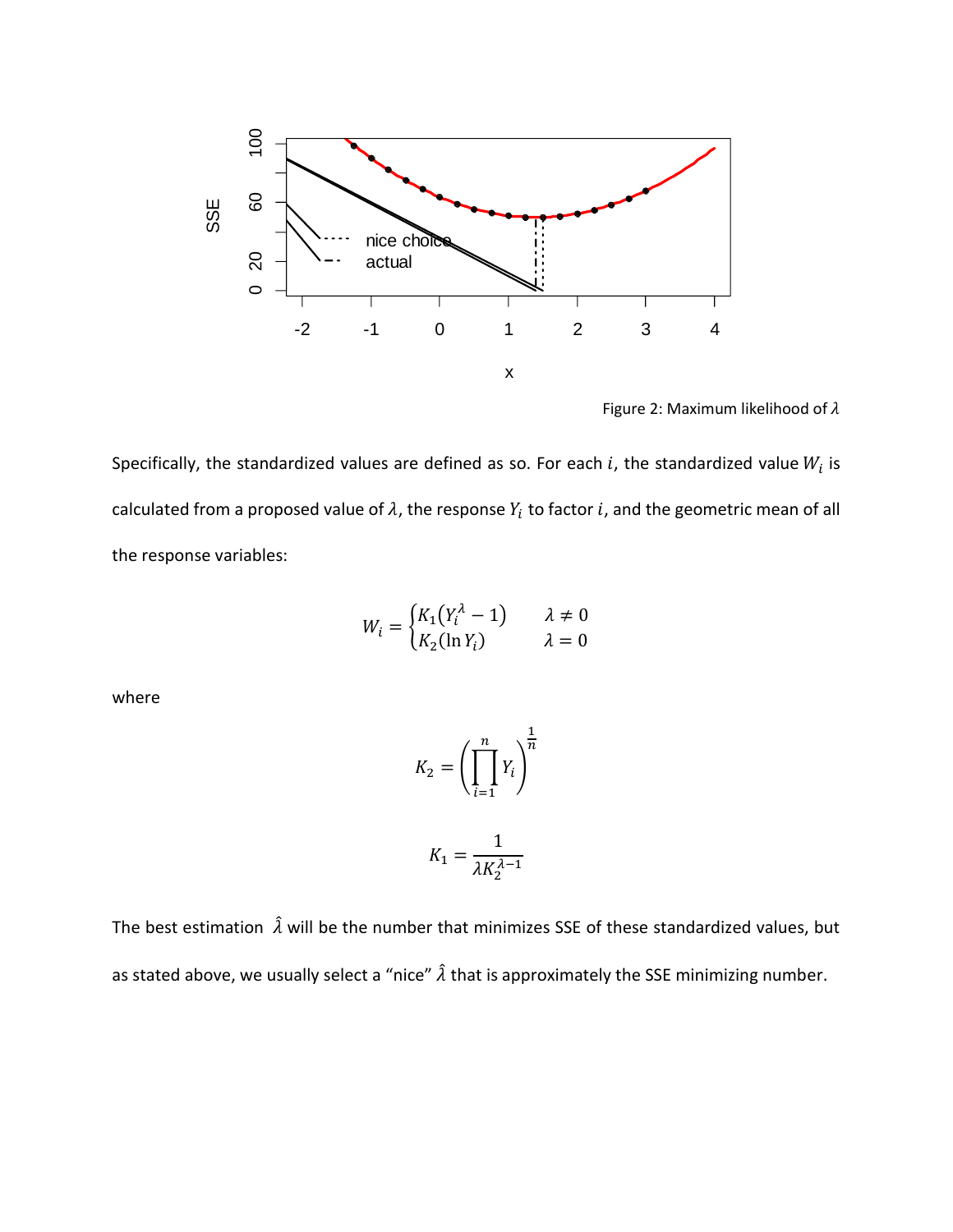#### **3. Tukey Multiple Comparison Procedure**

In a multifactor setting, the ANOVA test only tells if *some* treatment effects are significantly different. It does not tell us which treatments are different. To find which means are different, a post-hoc analysis is performed. One method for determining which effects significantly different is called the Tukey Test (Tukey's Honest Significant Difference Test). It is based on the studentized range distribution and allows us to determine which group means were responsible for the rejection of the ANOVA hypothesis test by conducting a family of hypothesis tests on all pairwise differences in means:

$$
H_0: \mu_i = \mu_j
$$
  

$$
H_1: \mu_i \neq \mu_j
$$

Here  $\mu_i$  and  $\mu_j$  are the mean responses to treatments groups  $i \neq j = 1,2,3,...,r$  when there are  $r$  treatment groups.

If the total sample size is  $N$ , the test is based on the studentized range statistic:

$$
q = \frac{\overline{Y}_{largest} - \overline{Y}_{smallest}}{\sqrt{MSE/N}}
$$

At significance level  $\alpha$ , the critical number for this studentized range statistic is denoted by  $q(1 - \alpha; r; N - r)$ . For each pairwise comparison we would like to make, we can calculate the test statistic

$$
q^* = \frac{\sqrt{2}|\mu_i - \mu_j|}{\sqrt{\text{MSE}\left(\frac{1}{n_i} + \frac{1}{n_j}\right)}}
$$

and compare its value with that of  $q(1 - \alpha; r; N - r)$ .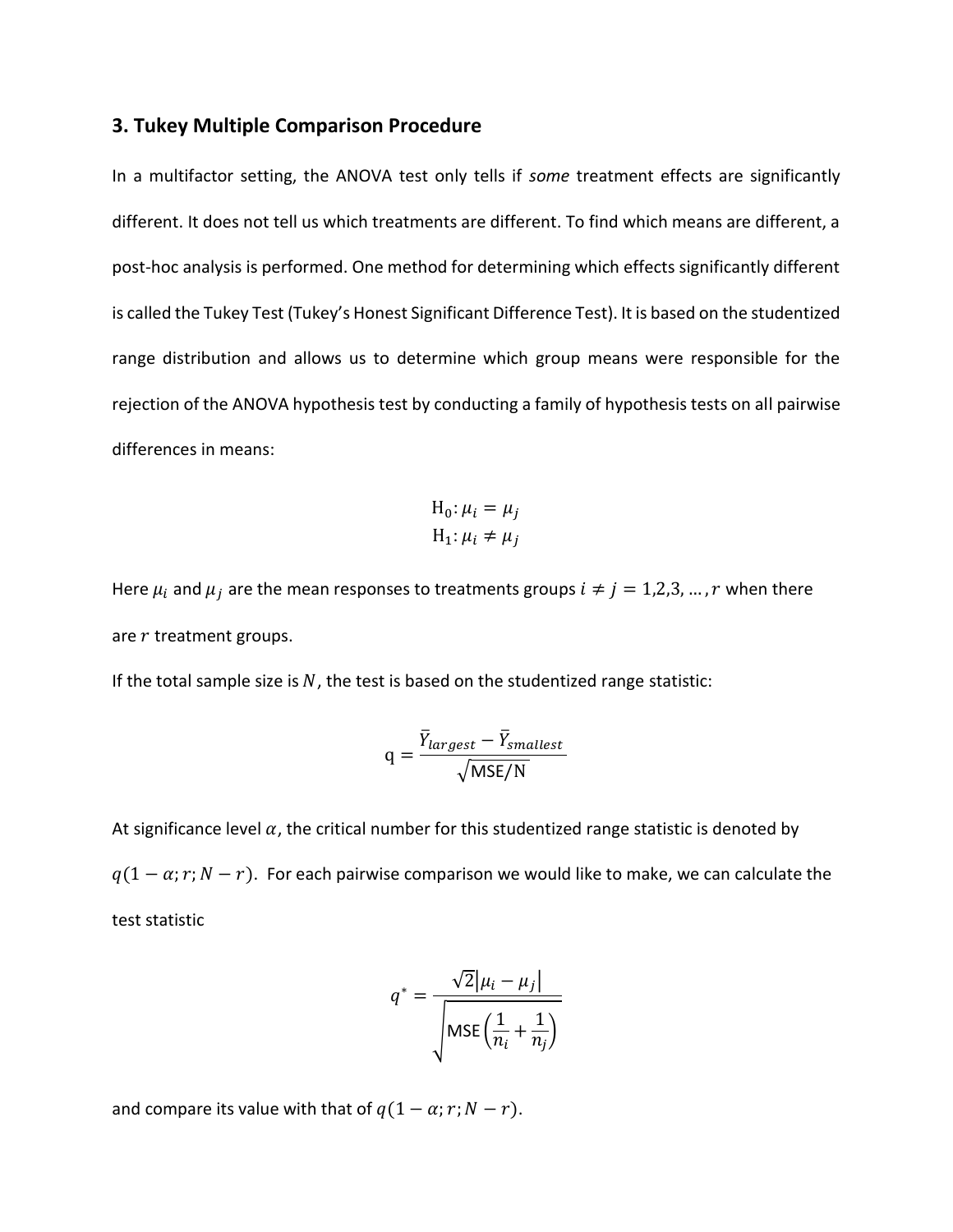Specifically, if the observed value of  $q^* > q(1-\alpha; r; N-r)$  then we reject the null hypothesis and state that the difference between the two groups' mean is statistically significant at level  $\alpha$ .

### **Data Background**

Our data comes from Stanford's DeepSolar Project. They constructed this database by gathering information from American Community Survey (ACS). It recorded various community data in 2015. This database provides valuable resources for socioeconomic analysis, as well as insight for education prospect.

### **Research Question**

Based on a real market data set, we come up with a question: "Are city rates of bachelor level or higher education associated with per capita income of that city? Does it also depend on the employment rate of the city?"

## **Analysis**

In our dataset, we have quantitative variables "bachelor education rate" and "employment rate". We first set these two variables to categorical type and both with three levels: low, medium and high. We use the first and third quantile as the bound of these levels:

|                   | Bachelor Education Rate (R1) | Employment Rate (R2)    |
|-------------------|------------------------------|-------------------------|
| R1 < 0.096<br>Low |                              | R2 < 0.888              |
| Medium            | $0.096 \leq R1 < 0.245$      | $0.888 \leq R2 < 0.949$ |
| High              | 0.245 < R1                   | 0.949 < R2              |

Figure 3: Set two categorical variables "Bachelor Education Rate" and "Employment Rate"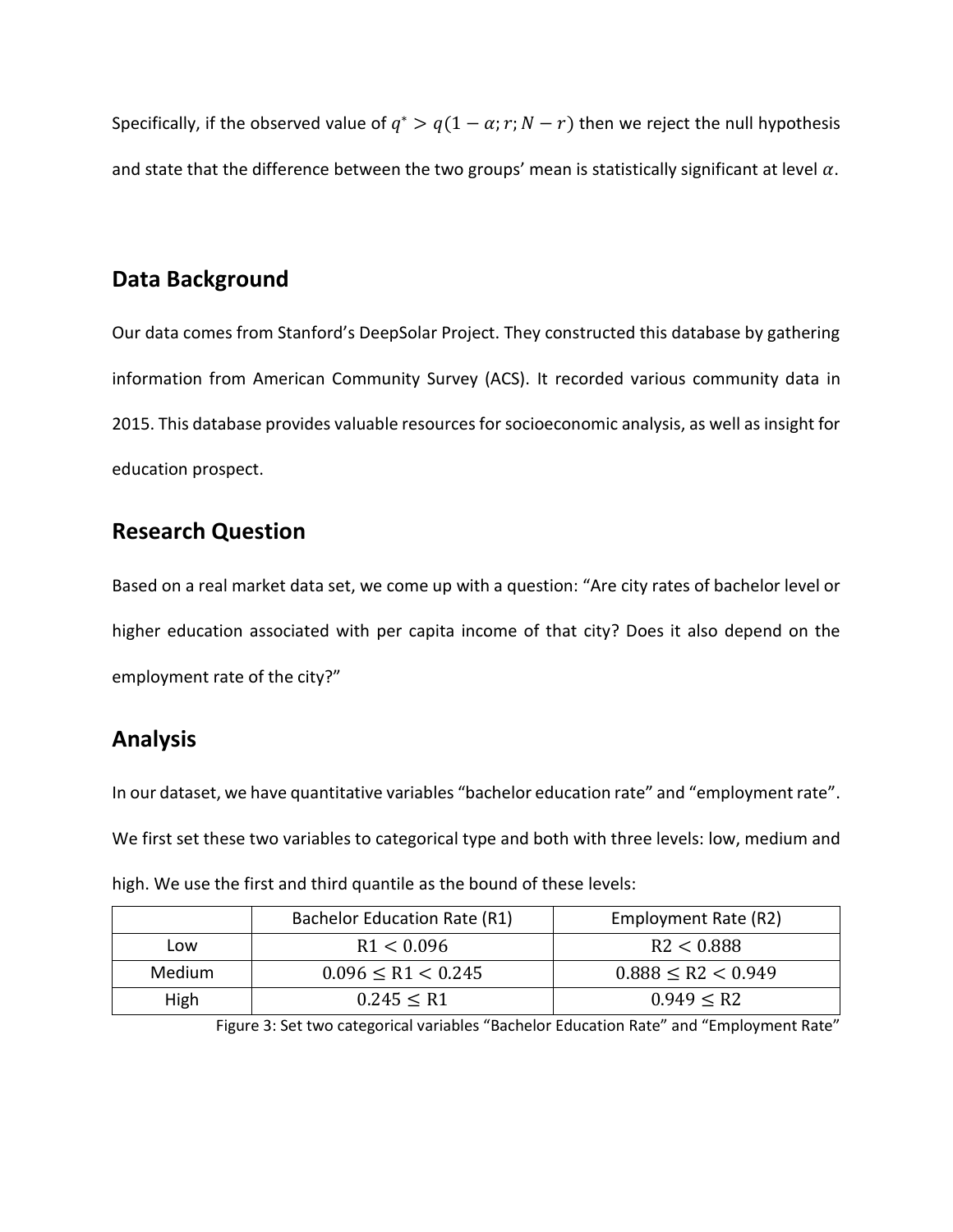We use two-factor ANOVA interaction unbalanced model to compare the between-group means. Figure 4 shows the first ten rows of our modified data for this model. Each row represents observations on a unique city, totally 71555 observations.

|    | per_capita_income | education_bachelor_rate | employ_rate | edulevel | emplylevel      |
|----|-------------------|-------------------------|-------------|----------|-----------------|
| 1  | 14000             | 0.09320988              | 0.8626168   | low      | low_employRate  |
| 2  | 24798             | 0.20823621              | 0.9458908   | medium   | mid_employRate  |
| з  | 14099             | 0.12737772              | 0.7993967   | medium   | low_employRate  |
| 4  | 19828             | 0.10979229              | 0.9107143   | medium   | mid_employRate  |
| 5  | 17350             | 0.11437171              | 0.8838912   | medium   | low_employRate  |
| 6  | 20352             | 0.14352232              | 0.9832474   | medium   | high_employRate |
| 7  | 23826             | 0.17978042              | 0.8865116   | medium   | low_employRate  |
| 8  | 47799             | 0.37358601              | 0.9369280   | high     | mid_employRate  |
| 9  | 35504             | 0.36872106              | 0.9675425   | high     | high_employRate |
| 10 | 37232             | 0.26540199              | 0.9850486   | high     | high_employRate |

Figure 4: Modified data for two-factor ANOVA model

Let Y be the per capita income,  $\alpha_i$  be the effect of education rate, and  $\beta_i$  be the effect of employment rate. We have a full regression model:

$$
Y_{ijk} = \mu_{\cdot\cdot} + \alpha_i + \beta_j + \varepsilon_{ijk}
$$

where  $i = 1,2,3; j = 1,2,3;$  and  $k = 1,2,3, \ldots, 71555$ .

We conduct three pairs of hypotheses for our ANOVA model:

- $\bullet$  H<sub>0</sub>: the means of all education level groups are equal
- $\bullet$  H<sub>1</sub>: the means of at least one education level groups are different
- $\bullet$  H<sub>0</sub>: the means of all employment level groups are equal
- $\bullet$  H<sub>1</sub>: the means of at least one employment level groups are different
- $\bullet$  H<sub>0</sub>: there is no interaction effect between education level and employment level
- $\bullet$  H<sub>1</sub>: there is interaction effect between education level and employment level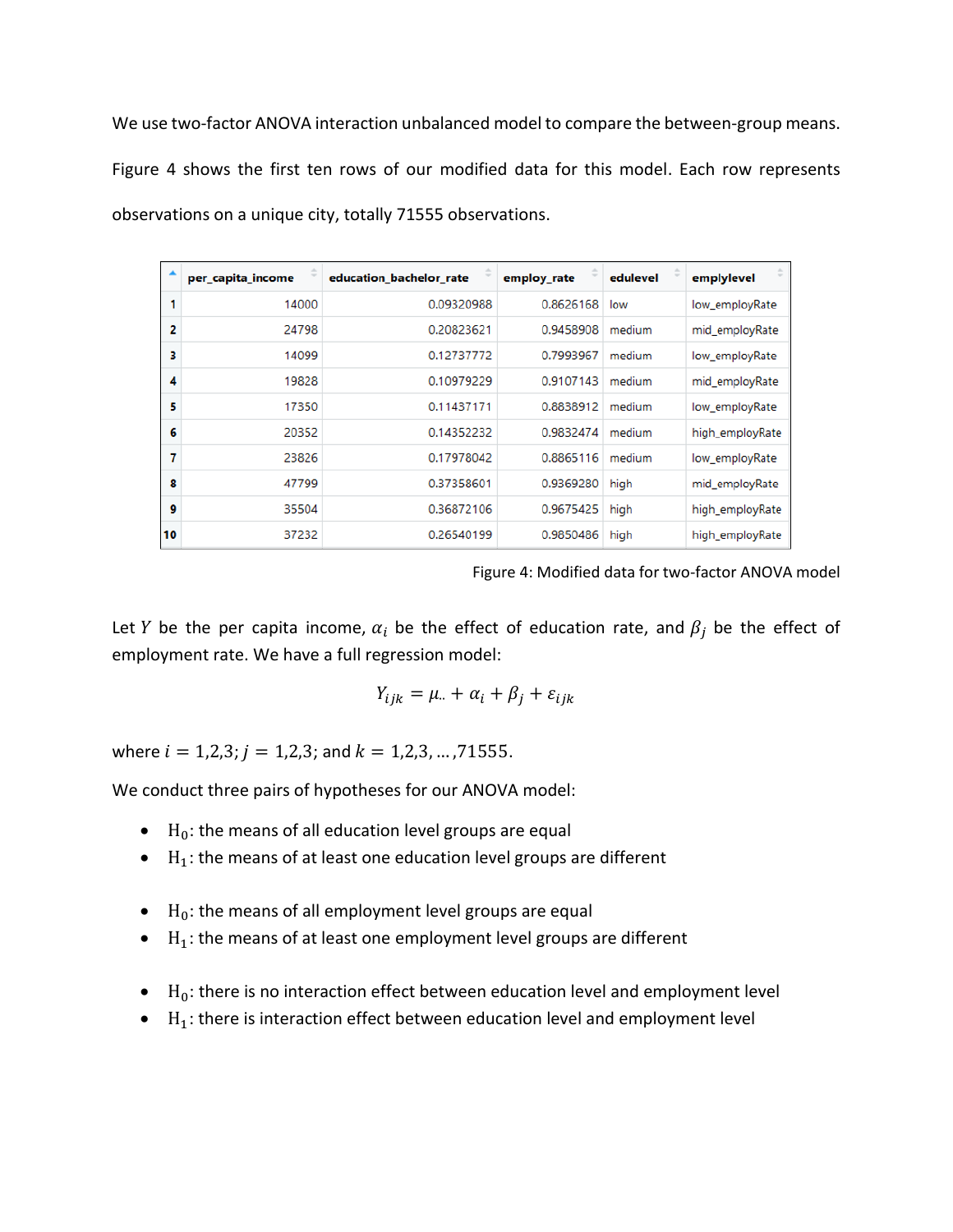Before we run the ANOVA test in R, we first need to examine the normality and homoscedasticity assumptions. From the following residuals plot and histogram, we notice that the variances in each group are not equal and the response variable  $Y$  has a right skewed distribution.



Figure 5: Residuals versus fitted plot



Figure 6: Frequency distribution of per capita income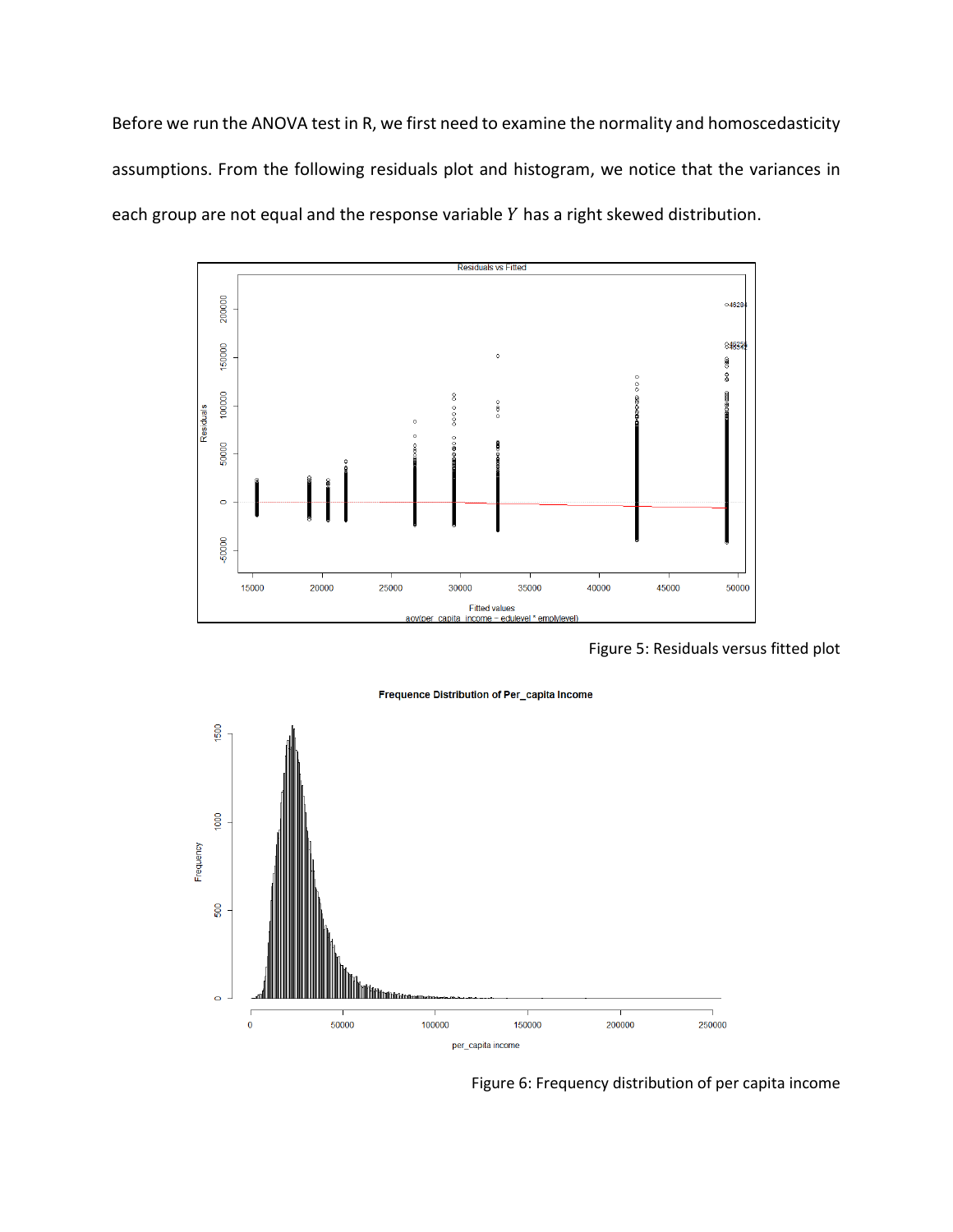To improve our model, we use Box-Cox transformation to make a better fit. Figure7 is the graph showing the estimation of  $\lambda$  by the maximum likelihood method.  $\lambda$  has the best estimation at  $-0.02$ , and so we select  $\lambda = 0$  be our choice. That is, we use log transformation for the response variable.



Figure 7: Box Cox transformation for two-factor ANOVA

Therefore, we update our full regression model as follow:

$$
\ln(Y_{ijk}) = \mu_{\cdot\cdot} + \alpha_i + \beta_j + \varepsilon_{ijk}
$$

From figure 8 and 9, we can see that all most every group has similar variance if we ignore the outliers, and it is more likely to be a normal distribution.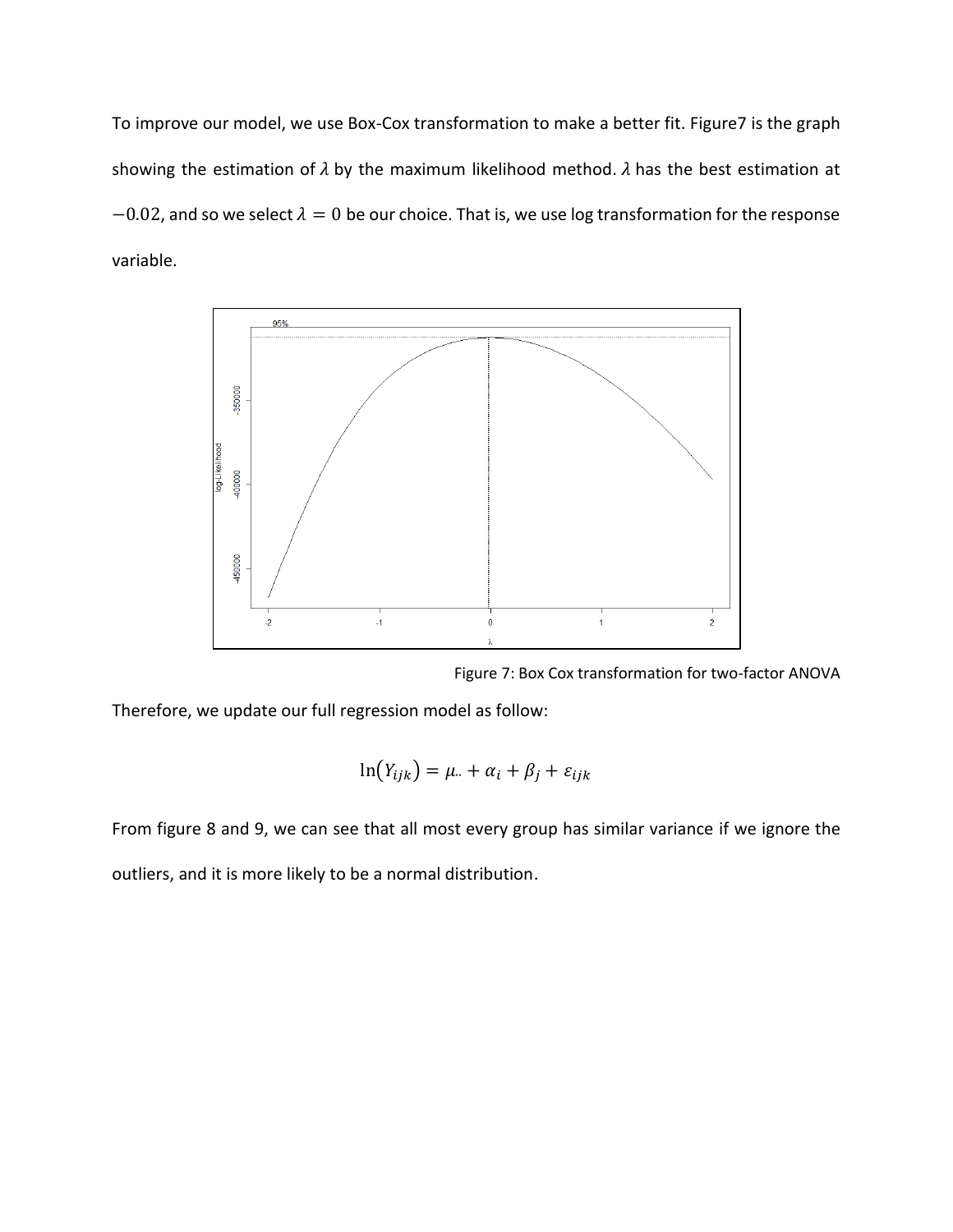

Figure 8: Updated Residuals versus fitted plot

**Frequency Distribution of log-transformation** 



Figure 9: Histogram of updated model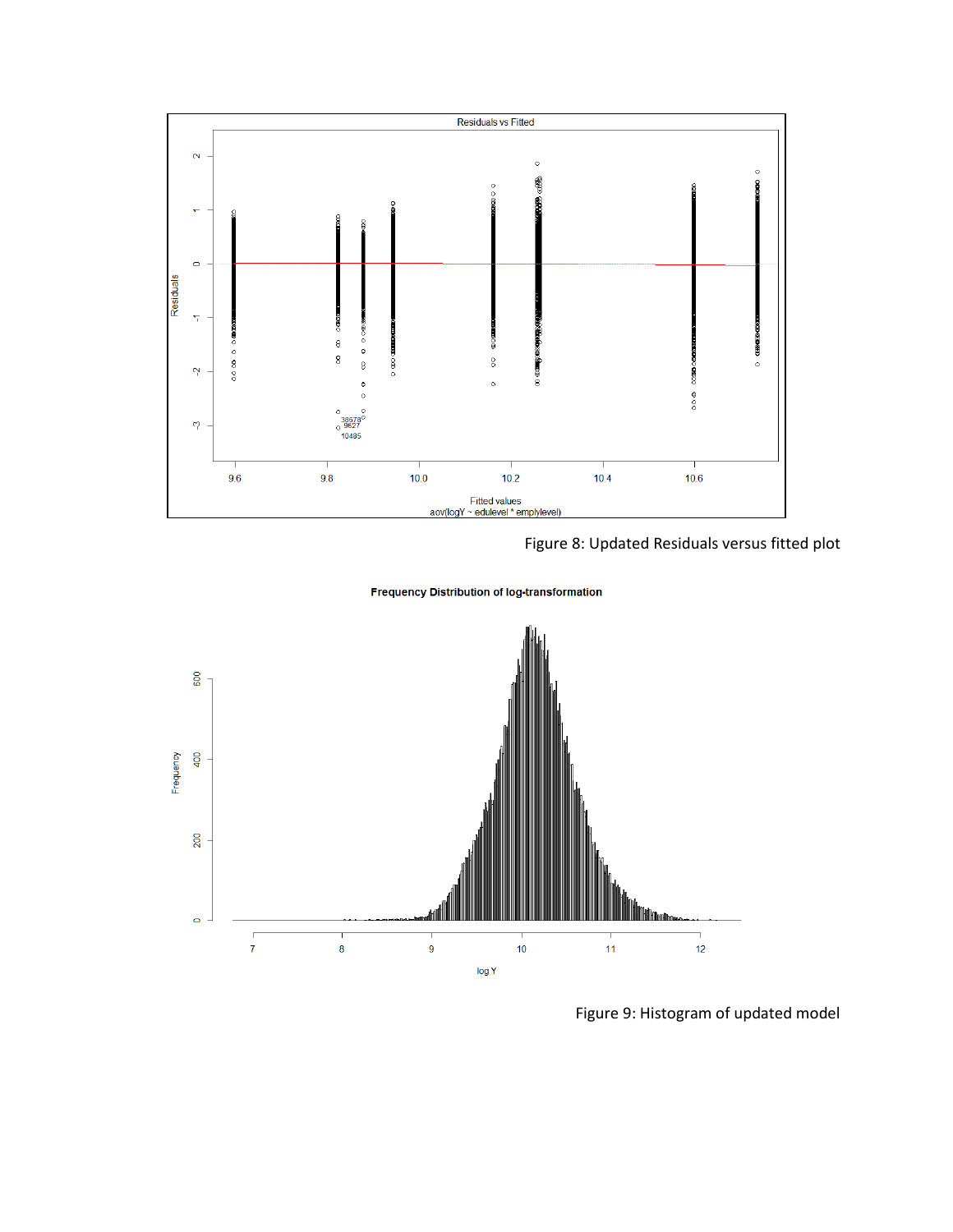### **Results**

Figure 10 is the box plot of our new transformed model. From this graph we found that, as the level of education level increases, the per capita income will also increase; and for each education level, the per capita income raising along with the changing of employment level.



Figure 10: Box plot for updated ANOVA model

Next, we perform ANOVA test to confirm the result we had from box plot. From the ANOVA

result table (figure 11):

- the p-value of education level is less than 0.05, which indicates that the levels of education rate are significantly associated with the changing of per capita income.
- the p-value of employment level is less than 0.05, which also indicates that the levels of employment rate are significantly associated with the changing of per capita income.
- the p-value for the interaction between education level and employment level is less 0.05, and so the per capita income depends on both variables.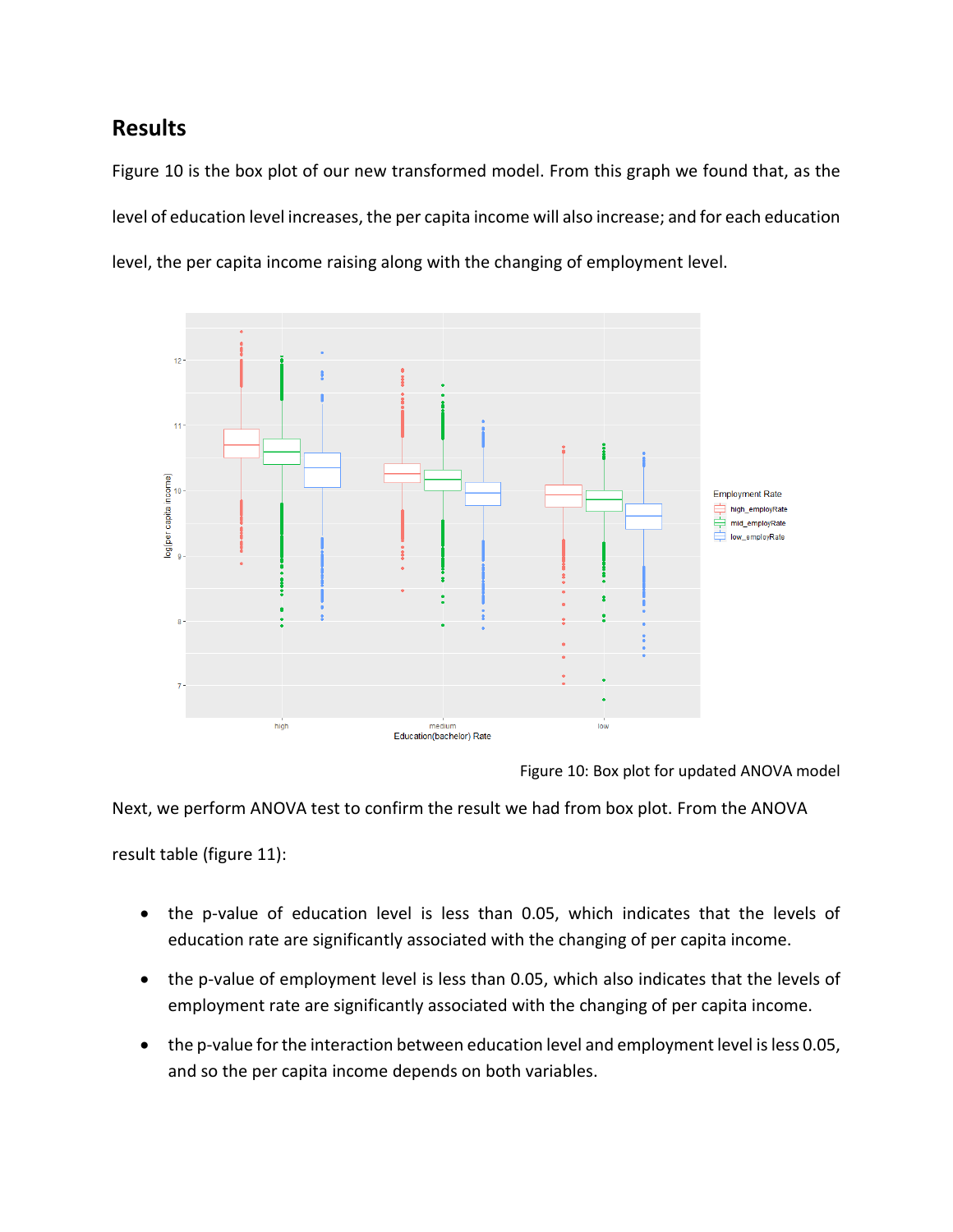| > Anova(aovtest2, type = "III") |        |  |                                                               |  |  |
|---------------------------------|--------|--|---------------------------------------------------------------|--|--|
| Anova Table (Type III tests)    |        |  |                                                               |  |  |
|                                 |        |  |                                                               |  |  |
| Response: logY                  |        |  |                                                               |  |  |
|                                 | Sum Sq |  | Df F value $Pr(\ge F)$                                        |  |  |
| (Intercept)                     | 964431 |  | 1 1.0945e+07 < 2.2e-16 ***                                    |  |  |
| edulevel                        | 1402   |  | ***<br>$2\,7.9579e+03 \leq 2.2e-16$                           |  |  |
| emplylevel                      | 216    |  | ***<br>$2\;1.2249e+03\; < \;2.2e-16$                          |  |  |
| edulevel:emplylevel             | 21     |  | 4 6.0602e+01 < 2.2e-16 ***                                    |  |  |
| Residuals<br>6305 71546         |        |  |                                                               |  |  |
|                                 |        |  |                                                               |  |  |
|                                 |        |  | Signif. codes: 0 '***' 0.001 '**' 0.01 '*' 0.05 '.' 0.1 ' ' 1 |  |  |

Figure 11: ANOVA result table

At last we show the interaction plot between two factors and the Tukey test. Since the p-value are all extremely small and close to 0, it shows that all levels' means are significant different to

each other.



Figure 12: Interaction plot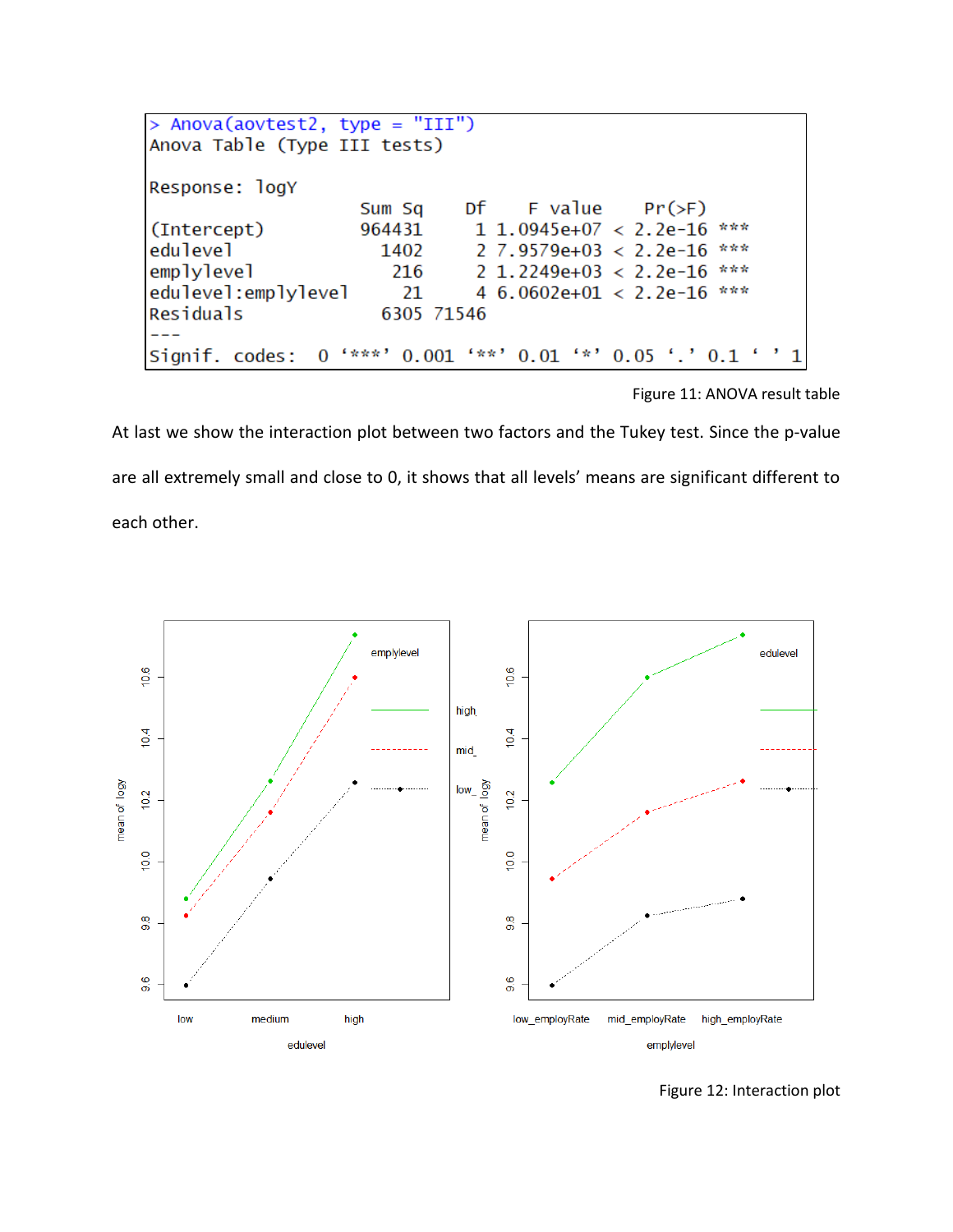| \$'edulevel'                                                     |      |     |      |           |           |
|------------------------------------------------------------------|------|-----|------|-----------|-----------|
|                                                                  | diff | lwr |      | upr p adj |           |
| medium-high -0.5092900 -0.5156606 -0.5029194                     |      |     |      | 0         |           |
| low-high -0.9385810 -0.9459371 -0.9312248                        |      |     |      | 0         |           |
| low-medium -0.4292909 -0.4356618 -0.4229201                      |      |     |      | 0         |           |
|                                                                  |      |     |      |           |           |
| \$emplylevel                                                     |      |     |      |           |           |
|                                                                  |      |     | diff | 1wr       | upr p adj |
| mid_employRate-high_employRate -0.0877946 -0.09416289 -0.0814263 |      |     |      |           | $\Omega$  |
| 1ow_employRate-high_employRate -0.2717208 -0.27907296 -0.2643686 |      |     |      |           | $\Omega$  |
| low_employRate-mid_employRate -0.1839262 -0.19029706 -0.1775553  |      |     |      |           | $\Omega$  |

Figure 13: Tukey HSD result table

### **Conclusion**

From the ANOVA test, interaction plot and Tukey test showing above, we conclude that that all levels of education rate are significantly associated with the changing of per capita income and it also depends on the employment rate. Education rate level and employment rate level both have positive relation to the per capita income.

Figure 14 is the summary statistics table. The first two columns represent different levels of two factors. The third column "N" counts the size of each group. "logy" is the mean of transformed response variable, and the last column is the fitted value of per capita income. On average, increasing education rate by 1 level will cause the per capita income changes \$10314.5; increasing employment rate by 1 level will cause the per capita income changes \$5022.2.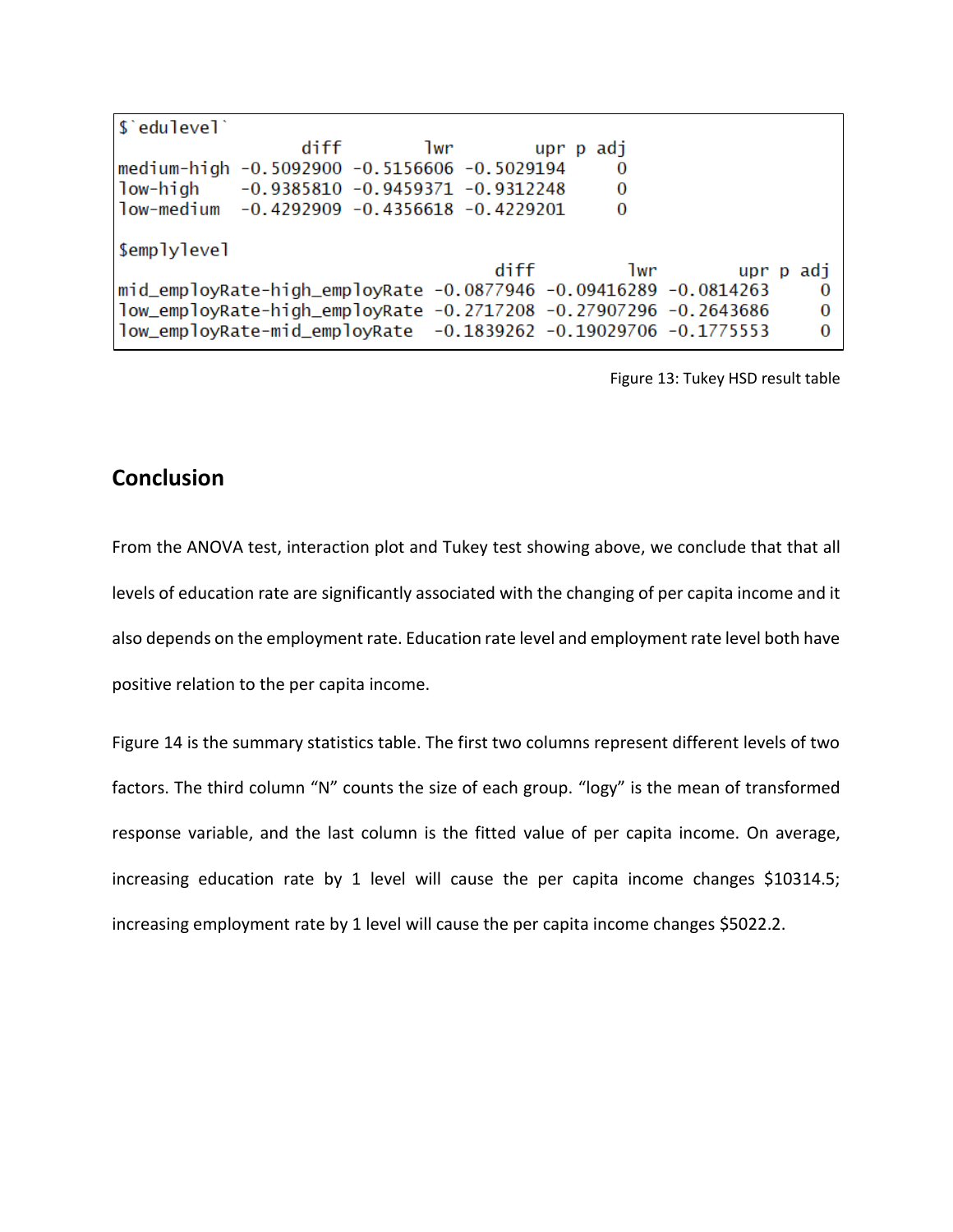|   | edulevel | emplylevel      | N     | logy      | per_capita_income |
|---|----------|-----------------|-------|-----------|-------------------|
| 1 | high     | high_employRate | 8366  | 10.736843 | 46020.53          |
| 2 | high     | mid_employRate  | 8682  | 10.598240 | 40064.26          |
| 3 | high     | low_employRate  | 843   | 10.257787 | 28503.64          |
| 4 | medium   | high_employRate | 8253  | 10.262657 | 28642.78          |
| 5 | medium   | mid_employRate  | 19897 | 10.160488 | 25860.92          |
| 6 | medium   | low_employRate  | 7625  | 9.943082  | 20807.78          |
| 7 | low      | high_employRate | 1301  | 9.878336  | 19503.24          |
| 8 | low      | mid_employRate  | 7158  | 9.824209  | 18475.65          |
| 9 | low      | low_employRate  | 9430  | 9.597104  | 14722.08          |

Figure 14: Summary statistics table